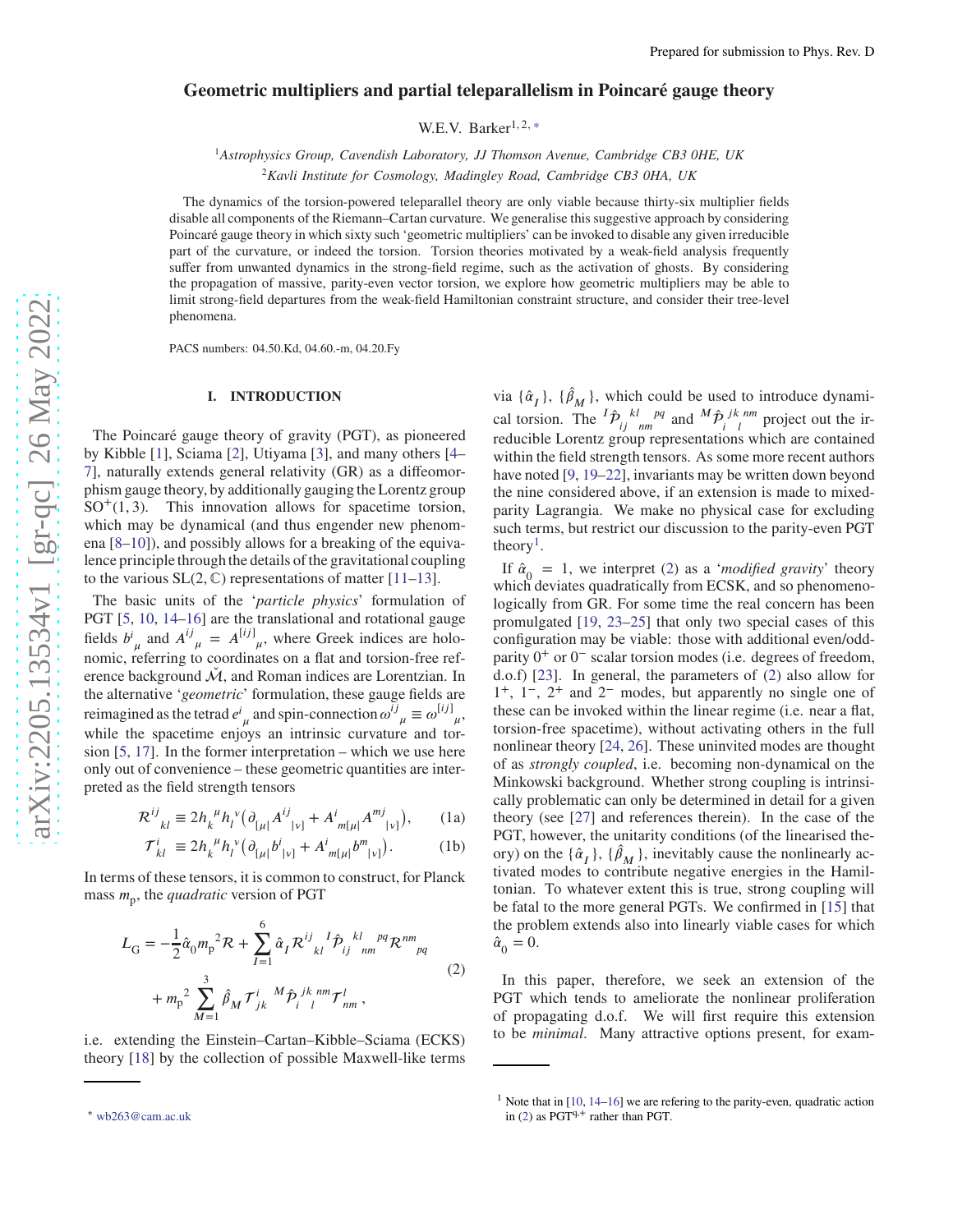ple, when one considers alternatives to the Poincaré gauge group  $\mathbb{R}^{1,3} \rtimes SO^+(1,3)$ . However, since these alternatives are chiefly realised within existing frameworks such as *Weyl* gauge theory WGT [\[28,](#page-11-15) [29](#page-11-16)], its *extended* alternative (eWGT) [\[30\]](#page-11-17) and the *metric-affine* generalisation (MAGT) [\[31\]](#page-11-18), they do not lie comfortably within our scope. Nor shall we augment the PGT with new (manifestly) dynamical fields, such as the scalar added by Horndeski to Einstein's theory [\[32](#page-11-19)]. In fact a particularly conservative approach is suggesed already within PGT, in the form of *teleparallel gravity* [\[33\]](#page-11-20). The teleparallel form of GR has total Lagrangian<sup>[2](#page-1-0)</sup>

<span id="page-1-1"></span>
$$
L_{\rm T} = \frac{1}{2} m_{\rm p}^{2} \mathbb{T} + \lambda_{ij}^{kl} \mathcal{R}^{ij}_{kl} + L_{\rm M},
$$
  

$$
\mathbb{T} \equiv \frac{1}{4} \mathcal{T}_{ijk} \mathcal{T}^{ijk} + \frac{1}{2} \mathcal{T}_{ijk} \mathcal{T}^{jik} - \mathcal{T}_{i} \mathcal{T}^{i}.
$$
 (3)

The dynamical part  $\mathbb T$  of [\(3\)](#page-1-1) is purely quadratic in torsion. There is however added to this Lagrangian a kinematic term, which suppresses the whole Riemann–Cartan curvature by means of 36 multiplier fields  $\lambda_{ij}^{kl}$ . In the geometric interpretation, the multipliers constrain the rich Riemann–Cartan geometry *𝑈*<sup>4</sup> to that of Weitzenböck *𝑇*<sup>4</sup> , eliminating unwanted modes in the process. They do not however appear as propagating d.o.f in the final counting: those that persist in the equations of motion (e.o.m) do so as *determined* quantities, so that those same equations do not add physical content while the rest only propagate the  $2^+$  graviton. In the grand picture, the theory [\(3\)](#page-1-1) is rightly considered a PGT, since the multipliers play a *restrictive* role. In this paper we therefore focus on *general* geometry-constraining multipliers in the PGT context, with an intended application to strong coupling.

The remainder of this paper is set out as follows. In Sections [II A](#page-1-2) to [II B](#page-2-0) we set out the general theory of 'geometric multipliers' in the Lagrangian formulation. We consider the new, general Hamiltonian structure in Sections [III B](#page-4-0) to [III C,](#page-6-0) indicating the mechanism by which the multipliers may help to soften the dynamical transition from linear to nonlinear gravity. In Section [IV](#page-6-1) we perform the canonical analysis of the 1 <sup>+</sup> torsional mode with a simple choice of multiplier. Conclusions follow in Section [V.](#page-10-8) Most of our conventions and notation, especially for the Hamiltonian, ADM or  $3 + 1$  structure of the PGT, are in common with [\[15](#page-11-14), [16\]](#page-11-4), and with the companion paper in [\[27\]](#page-11-13); these conventions are in turn derived from [\[5,](#page-10-6) [23](#page-11-9), [24\]](#page-11-11). We use the 'West Coast' signature  $(+, -, -, -)$ .

### <span id="page-1-5"></span>**II. THE LAGRANGIAN PICTURE**

The subject of our investigation is the covariant restriction of the Riemann–Cartan geometry through the introduction of *geometric multipliers*. An additional 60 gravitational d.o.f are added to the PGT via the multiplier fields  $\lambda^{i}{}_{jk}$  and  $\lambda^{ij}{}_{kl}$ , which share the symmetries and dimensions of the Riemann–Cartan and torsion tensors. The new gravitational Lagrangian which replaces [\(2\)](#page-0-2) is written as

$$
L_{\rm G} = -\frac{1}{2} \hat{\alpha}_{0} m_{\rm p}{}^{2} \mathcal{R} + \sum_{I=1}^{6} \left( \hat{\alpha}_{I} \mathcal{R}^{ij}_{kl} + \bar{\alpha}_{I} \lambda^{ij}_{kl} \right)^{I} \hat{\mathcal{P}}_{ij}{}^{kl}{}_{nm}{}^{pq} \mathcal{R}^{nm}_{pq} + m_{\rm p}{}^{2} \sum_{M=1}^{3} \left( \hat{\beta}_{M} \mathcal{T}^{i}_{jk} + \bar{\beta}_{M} \lambda^{i}_{jk} \right)^{M} \hat{\mathcal{P}}_{i}{}^{jk}{}_{l}{}^{nm} \mathcal{T}^{l}_{nm} , \quad (4)
$$

where any nonvanishing  $\{\bar{\alpha}_I\}$  and  $\{\bar{\beta}_M\}$  switch off the various irreducible representations of  $SO<sup>+</sup>(1,3)$  which are contained within the field strengths: the bar indicates coefficients associated with the Lagrange multiplier tensor fields. The  $2^3 \times 2^6$ configurations of these boolean 'switches' allow the greatest possible control over theory beyond the nine 'dials' which define the original PGT, whilst maintaining general covariance.

### <span id="page-1-3"></span><span id="page-1-2"></span>**A. Developing the formalism**

In order to efficiently and thoroughly discuss the new general theory [\(4\)](#page-1-3), we must create a more formal notation than that previously used in [\[15\]](#page-11-14). We use (as in Eqs. [\(2\)](#page-0-2) and [\(4\)](#page-1-3)) the indices *I*, *J*, *K* and *L* to label the SO<sup>+</sup>(1,3) irreps of  $\mathcal{R}^{ij}_{\ kL}$ . ranging from one to six, and we also allocate  $M$ ,  $N$ ,  $O$  and  $\tilde{P}$ to label those of  $\mathcal{T}^i_{jk}$ , ranging from one to three.

The Arnowitt–Deser–Misner (ADM) split then allows us to construct something similar using the rotation group SO(3). There is a spacelike slicing, characterised by a unit timelike vector  $n_k$  which can be extracted from the translational gauge field as follows

<span id="page-1-4"></span>
$$
n_k \equiv h_k^0 / \sqrt{g^{00}},\tag{5}
$$

where the clock-and-ruler metric elements are recovered in PGT by  $g^{\mu\nu} \equiv h_i^{\mu}$  $\int_{i}^{\mu} h_j^{\nu} \eta^{ij}$ . With respect to this vector, any indexed quantity can then be split into perpendicular and parallel parts  $V^i = V^{\perp} n^i + V^{\overline{i}}$ . Note some further identities  $b^k{}_{\alpha}h^{\alpha}$  $\frac{a}{l} \equiv \delta \frac{k}{l}$  $\frac{\overline{k}}{l}$  and  $\frac{\overline{b}}{k}$   $\frac{\overline{b}}{k}$  $\frac{\beta}{k} \equiv \delta_{\alpha}^{\beta}$ . As set out in [\[15\]](#page-11-14), the overbar on an index, and the  $(\hat{\perp})$  symbol, refer to indices perpendicular and parallel to the ADM unit vector  $n_i$ . For a discussion of the ADM formulation of PGT with these exact same conventions, see [\[5,](#page-10-6) [15\]](#page-11-14).

Using  $(5)$  we now also introduce  $A$ ,  $B$ ,  $C$  and  $D$  to span the SO(3) irreps in the *rotational context* – such as those contained within  $\hat{\pi}_{ij}^{\ \overline{k}}$ ,  $\mathcal{R}^{ij}$  $\frac{1}{k!}$  and  $\mathcal{R}^{ij}$  $\frac{1}{\sqrt{4}}$  – which are 0<sup>+</sup>, 0<sup>-</sup>, 1<sup>+</sup>, 1<sup>-</sup>, 2<sup>+</sup> and 2<sup>−</sup>. The parallel momentum  $\hat{\pi}$ <sub>*i*j</sub><sup>*k*</sup> ≡  $\pi$ <sub>*ij*</sub><sup>α</sup> $b^k$ <sub>α</sub>, where α, β, etc. exclude the time index, refer to the rotational momentum  $\pi_{ij}^{\mu}$ *𝑖𝑗* conjugate to  $A^{ij}_{\mu}$ .

We will use  $E$ ,  $F$ ,  $G$  and  $H$  to span these *same* irreps in the *translational context*, i.e. wherever such irreps are present  $\sin \hat{\pi} \cdot \frac{\overline{k}}{i}$  (the parallel part of the  $b^i{}_{\mu}$  conjugate momentum  $\pi_i^{\mu}$  $\binom{\mu}{i}$ 

<span id="page-1-0"></span> $2$  Note that our conventions for multipliers, which we take to be tensors, will differ from those used in [\[5\]](#page-10-6), where they are treated as densities.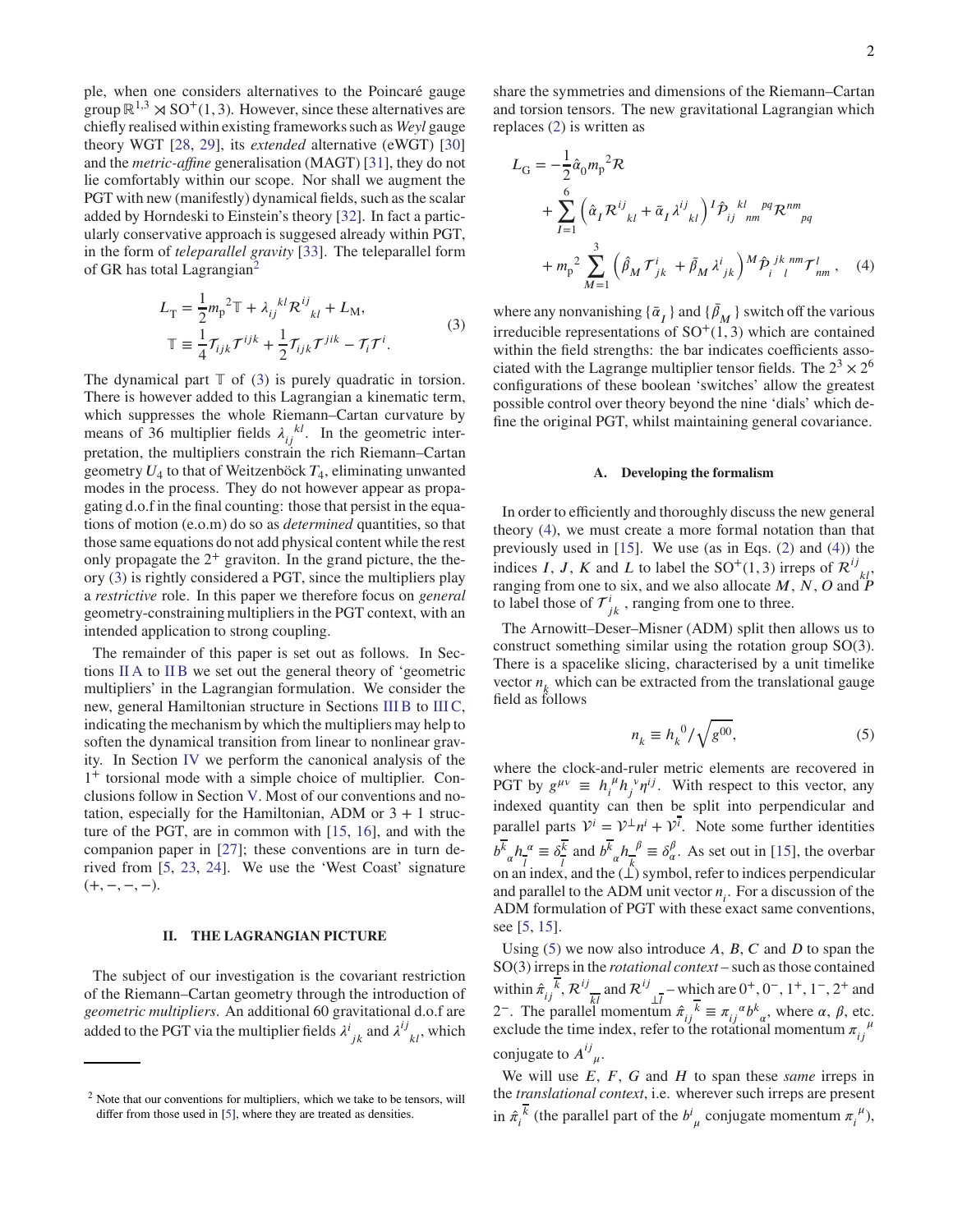$\mathcal{T}^i$  $\frac{i}{kl}$  and  $\mathcal{T}^i$  $\frac{i}{\perp l}$ . Care must be taken, since various of the six spin-parity  $(J^P)$  irreps are missing from various objects in the translational sector (there are no  $0^-$  or  $2^-$  parts in the  $\pi_i^k$  or  $\mathcal{T}^i$  $\frac{i}{\pm j}$ , and no 0<sup>+</sup> or 2<sup>+</sup> parts in  $\mathcal{T}^i_j$  $\frac{i}{jk}$ ), and summations over the new indices are assumed to take this into account implicitly.

Using this notation, we next introduce the 'human readable' projections as denoted with a háček ( $\hat{i}$ )  ${}^{A}\hat{\pi}$ <sub>*i*</sub>  ${}^{=}$   ${}^{A}\check{p}$ <sub>*i*</sub>  ${}^{i}\frac{\pi}{k}$ ,  ${}^{i}\frac{\pi}{k}$ ,  ${}^{j}\frac{\pi}{k}$ ,  $^{E}\hat{\pi}$ <sub>*i*</sub>  $\neq$   $^{E}\check{P}$ <sub>*i*</sub> $^{i}_{\hat{\kappa}}\hat{\pi}$ <sup>*i*</sup>, etc. These obtain the convenient variable-

index expressions of the  $J^P$  parts, such as  $\hat{\pi}_{\perp}$ ,  $\hat{\hat{\pi}}_{\perp\overline{k}l}$ ,  $\hat{\hat{\pi}}_{\perp\overline{k}l}$  etc., (respectively  $0^+$ ,  $1^+$  and  $2^+$ ) as used previously in [\[15](#page-11-14), [16,](#page-11-4) [24](#page-11-11)], and where a *variable* number of indices<sup>[3](#page-2-1)</sup> is denoted by  $\acute{u}$ ,  $\acute{v}$ ,  $\acute{w}$ , etc. We provide a full list of variable-index expressions in Appendix [A,](#page-11-21) and use both the formal *𝐴* and *𝐸* notation and the older variable-index notation interchangeably. To account for missing irreps, we define placeholder projections within the translational sector

<span id="page-2-2"></span>
$$
{}^{0^{+}}\check{p}{}_{\acute{\theta}}^{i}{}_{\overline{jk}} \equiv {}^{2^{+}}\check{p}{}_{\acute{\theta}}^{i}{}_{\overline{jk}} \equiv {}^{0^{-}}\check{p}{}_{\acute{\theta}}^{i}{}_{\overline{k}} \equiv {}^{2^{-}}\check{p}{}_{\acute{\theta}}^{i}{}_{\overline{k}} \equiv 0. \tag{6}
$$

There is a corresponding complete (i.e. not variable-index) set of operators which is denoted with a circumflex ( $\hat{\cdot}$ ). It is convenient to describe relations between both sets of operators using the dimensionless numbers  $\{c_n^{\parallel}$  $\frac{\parallel}{A}$ , { $c_E^{\parallel}$  $\frac{\parallel}{E}$ , { $c_A^{\perp}$  $\frac{1}{A}$ }, { $c_E^{\perp}$  $_{E}^{\perp}\},$ which are close to unity

$$
{}^{A}\hat{\mathcal{P}}_{ij} \frac{\overline{k p}}{\overline{k n}} \frac{\overline{n q}}{\overline{n q}} \equiv c_{A}^{\parallel} A \check{\mathcal{P}}^{ii} \frac{\overline{k p} A \check{\mathcal{P}}_{iilm}}{\overline{k p}} , \quad \delta_{\acute{u}}^{\acute{v}} \equiv c_{A}^{\parallel} A \check{\mathcal{P}}_{ilij} \frac{\overline{k p} A \check{\mathcal{P}}^{0ij}}{\overline{k p}},
$$
  
\n
$$
{}^{A}\hat{\mathcal{P}}_{ij} \frac{\overline{k}}{\overline{k n}} \frac{\overline{n}}{\overline{n}} \equiv c_{A}^{\perp} A \check{\mathcal{P}}^{ii} \frac{\overline{k}}{\overline{k p}} \overline{k p} \frac{\overline{n}}{\overline{n}}, \quad \delta_{\acute{u}}^{\acute{v}} \equiv c_{A}^{\perp} A \check{\mathcal{P}}_{ilij} \frac{\overline{n}}{\overline{n p}},
$$
  
\n
$$
{}^{E}\hat{\mathcal{P}}_{i} \frac{\overline{k p}}{\overline{n q}} \frac{\overline{n q}}{\overline{n q}} \equiv c_{E}^{\parallel} E \check{\mathcal{P}}^{ii} \frac{\overline{k p}}{\overline{k p}} E \check{\mathcal{P}}_{iili} \frac{\overline{n q}}{\overline{n q}}, \quad \delta_{\acute{u}}^{\acute{v}} \equiv c_{E}^{\parallel} E \check{\mathcal{P}}_{iili} \frac{\overline{k p}}{\overline{k p}} E \check{\mathcal{P}}^{0i} \frac{\overline{n}}{\overline{k p}},
$$
  
\n
$$
E \hat{\mathcal{P}}_{i} \frac{\overline{k}}{\overline{n}} \equiv c_{E}^{\perp} E \check{\mathcal{P}}^{ii} \frac{\overline{k p}}{\overline{k p}} \check{\mathcal{P}}_{jili} \frac{\overline{n}}{\overline{n}}, \quad \delta_{\acute{u}}^{\acute{v}} \equiv c_{E}^{\perp} E \check{\mathcal{P}}_{iili} \frac{\overline{n}}{\overline{n}} E \check{\mathcal{P}}^{0i} \frac{\overline{n}}{\overline{n}}.
$$
 (7)

These complete operators are more cumbersome in their actual form, but useful for formal calculations.

Most importantly, we introduce a compact notation for the linear combinations of coupling constants which will arise frequently at all levels of analysis. Accordingly there are eight matrices, again populated by numbers close to unity

$$
A\tilde{p} \lim_{\substack{\beta \to \pi} I} \hat{p} \lim_{\substack{\overline{\beta} \to \pi} I} \frac{\overline{\gamma}}{\overline{\gamma}} \equiv M_{AI}^{||||} A\tilde{p} \lim_{\substack{\beta \to \pi} I} \frac{\overline{\gamma}}{\overline{\gamma}} \, M_{\beta}^{||m||} \frac{1}{\overline{n}} \hat{p} \lim_{\substack{\overline{\beta} \to \pi} I} \frac{1}{\overline{n}} \hat{p} \lim_{\substack{\overline{\beta} \to \pi} I} \frac{1}{\overline{n}} \equiv M_{AI}^{||||} A\tilde{p} \lim_{\substack{\beta \to \pi} I} \hat{p} \lim_{\substack{\overline{\beta} \to \pi} I} \hat{p} \lim_{\substack{\beta \to \pi} I} \hat{p} \lim_{\substack{\beta \to \pi} I} \hat{p} \lim_{\substack{\beta \to \pi} I} \hat{p} \lim_{\substack{\beta \to \pi} I} \hat{p} \lim_{\substack{\beta \to \pi} I} \hat{p} \lim_{\substack{\beta \to \pi} I} \hat{p} \lim_{\substack{\beta \to \pi} I} \hat{p} \lim_{\substack{\beta \to \pi} I} \hat{p} \lim_{\substack{\beta \to \pi} I} \hat{p} \lim_{\substack{\beta \to \pi} I} \hat{p} \lim_{\substack{\beta \to \pi} I} \hat{p} \lim_{\substack{\beta \to \pi} I} \hat{p} \lim_{\substack{\beta \to \pi} I} \hat{p} \lim_{\substack{\beta \to \pi} I} \hat{p} \lim_{\substack{\beta \to \pi} I} \hat{p} \lim_{\substack{\beta \to \pi} I} \hat{p} \lim_{\substack{\beta \to \pi} I} \hat{p} \lim_{\substack{\beta \to \pi} I} \hat{p} \lim_{\substack{\beta \to \pi} I} \hat{p} \lim_{\substack{\beta \to \pi} I} \hat{p} \lim_{\substack{\beta \to \pi} I} \hat{p} \lim_{\substack{\beta \to \pi} I} \hat{p} \lim_{\substack{\beta \to \pi} I} \hat{p} \lim_{\substack{\beta \to \pi} I} \hat{p} \lim_{\substack{\beta \to \pi} I} \hat{p} \lim
$$

which encode the *transfer* of SO(3) projections *through* the  $SO^+(1,3)$  projections. With these matrices we obtain various *transfer couplings*, using the obvious notation  $\hat{\alpha}_{A}^{\parallel\parallel}$  $\| \cdot \|_A^{\| \cdot \|} \equiv \sum_{I} M_{AI}^{\| \cdot \|} \hat{\alpha}_I, \, \bar{\beta}_{E}^{\perp \|}$  $\bar{J}_{E}^{\perp \parallel} = \sum_{M} M_{EM}^{\perp \parallel} \bar{b}_{M}$ , etc. Due to [\(6\)](#page-2-2), the relations [\(8\)](#page-2-3) do not fully define these quantities and we again supplement with the *vanishing* placeholder couplings  $\overline{\vec{\beta}}_{0+}^{\perp\parallel}$ ו⊥<br>(⊢ י  $\bar{\beta}_{\gamma+}^{\perp\parallel}$  $\bar{a}^{\parallel \perp}_{2^{+}}, \bar{\beta}^{\parallel \perp}_{0^{-}}$ <sup>;||⊥</sup>,  $\bar{\beta}_{2^{-}}^{||\perp}$ <sup>;∥⊥</sup>,  $\hat{\beta}_{0^+}^{\perp \parallel}$  $\hat{\beta}_{2^+}^{\perp \parallel}, \hat{\beta}_{2^+}^{\perp \parallel}$  $\hat{\beta}_{0^{-}}^{\|\perp\|}$ ,  $\hat{\beta}_{0^{-}}^{\|\perp\|}$  $\int_{0^-}^{\|\cdot\|}$  and  $\hat{\beta}_{2^-}^{\|\cdot\|}$  $2^{\frac{1}{2}}$ . Explicit formulae for all transfer couplings are provided in Appendix [B.](#page-12-0) We shall show in Section [III](#page-3-0) that the canoncial structure of PGT and the geometric multiplier extension in [\(4\)](#page-1-3) can be fully understood through the transfer couplings and their relations Eqs. [\(B3\)](#page-12-1) and [\(B4\)](#page-12-2).

Finally, we will add two more items of formalism by defining the functions

$$
\mu(x) \equiv \begin{cases} x^{-1}, & \text{for } x \neq 0 \\ 0, & \text{for } x = 0, \end{cases} \quad v(x) \equiv 1 - |\text{sgn}(\mu(x))|. \quad (9)
$$

These functions allow for a general discussion of constrained quantities in the Hamiltonian picture, and in particular the

function  $\mu(x)$  is not new, being defined already by Blagojević and Nikolić in [\[35](#page-11-23)], as part of the crucial *if-constraint formalism*. An if-constraint is a Hamiltonian constraint which appears only because the couplings in [\(2\)](#page-0-2) obey certain critical relations; we will be using this formalism in Section [III](#page-3-0) when we address the Hamiltonian picture.

# <span id="page-2-4"></span><span id="page-2-3"></span><span id="page-2-0"></span>**B. The gravitational field equations**

We will begin our discussion of the physical structure of the theory [\(4\)](#page-1-3) by considering the Lagrangian field equations. We borrow from [\[5](#page-10-6)] the definition of the generalised momenta

$$
\pi_i^{kl} \equiv \frac{\partial bL_G}{\partial \partial_\nu b^i_{\mu}} b^k_{\nu} b^l_{\nu} \equiv -\frac{\partial bL_G}{\partial T^i_{\mu\nu}} b^k_{\mu} b^l_{\nu}
$$
  
\n
$$
\equiv -2m_p^{2} b \sum_M (2\hat{\beta}_M T^j_{nm} + \bar{\beta}_M \lambda^j_{nm})^M \hat{P}_j^{nm} k^l, (10a)
$$
  
\n
$$
\tau_{ij}^{kl} \equiv \frac{\partial bL_G}{\partial \lambda_{ij}^{kl}} b^k_{\mu} b^l_{\nu} \equiv -\frac{\partial bL_G}{\partial P^i} b^k_{\mu} b^l_{\nu} \equiv 2\hat{\alpha}_0 m_p^{2} \delta_{[i}^{k} \delta_{j]}^{l}
$$

<span id="page-2-5"></span>
$$
\pi_{ij}^{k'} \equiv \frac{\partial}{\partial \partial_{\nu} A^{ij}} b^{\kappa}{}_{\mu} b^{\iota}{}_{\nu} \equiv -\frac{\partial}{\partial R^{ij}} b^{\kappa}{}_{\mu} b^{\iota}{}_{\nu} \equiv 2 \hat{\alpha}_{0} m_{p}^{-2} \delta^{\kappa}_{[i} \delta^{\iota}_{j]}
$$

$$
-4b \sum_{I} (2 \hat{\alpha}_{I} R^{pq}{}_{mn} + \bar{\alpha}_{I} \lambda^{pq}{}_{nm})^{I} \hat{P}_{pq}{}^{nm}{}_{ij}{}^{kl}, \qquad (10b)
$$

<span id="page-2-1"></span><sup>3</sup> See Lin's notation in [\[34\]](#page-11-22)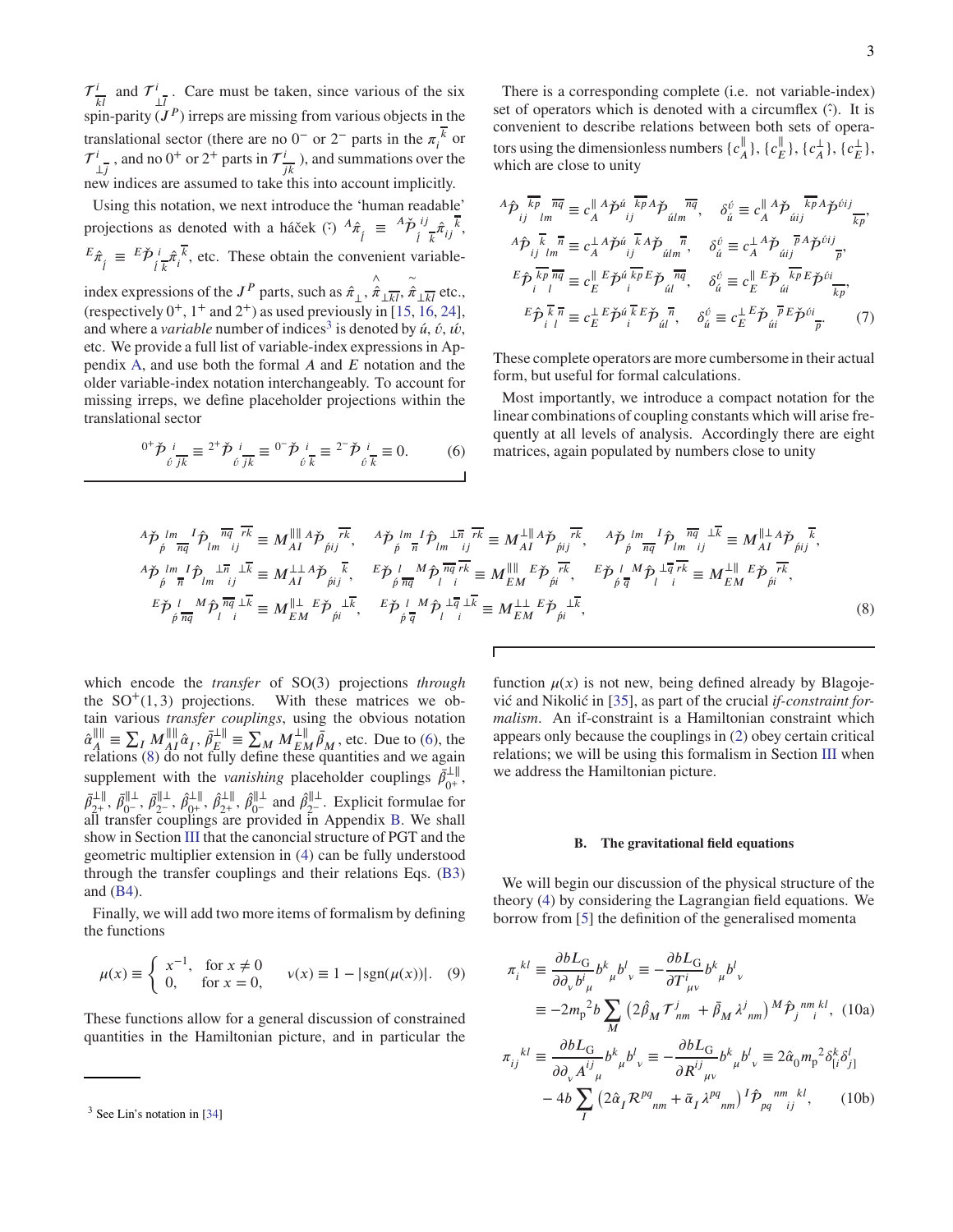where *b*  $\equiv$  det *b<sup>i</sup>*<sub>µ</sub> plays the role of  $\sqrt{-g}$  in GR, and we note for later convenience that, for *any* values adopted by the various couplings, these quantities can be shown after a somewhat lengthy calculation to satisfy the identities

$$
\mathcal{T}_{[j|pq} \pi_{[i]}^{pq} - 2\mathcal{T}^p_{k[i]} \pi_{p}^{k}_{|j]}
$$
\n
$$
\equiv \mathcal{R}^k_{[i|pq} \pi_{k[j]}^{pq} + \mathcal{R}^{pq}_{k[i]} \pi_{pq}^{k}_{|j]} \equiv 0. \quad (11)
$$

In terms of the generalised momenta we then obtain the stressenergy and spin field equations of the theory in the presence of matter sources, where  $D_{\mu} \equiv \partial_{\mu} + \frac{1}{2}$  $\frac{1}{2}A^{kl}{}_{\mu}\Sigma_{kl}$ <sup>·</sup> is the gauge-covariant derivative and  $\Sigma_{kl}$  the (representationspecific) Lorentz group generators,

$$
\tau^{\nu}_{i} = -D_{\mu}\pi_{i}^{\ \nu\mu} + \mathcal{T}^{p}_{ki}\pi_{p}^{\ k\nu} + \frac{1}{2}\mathcal{R}^{pq}_{ki}\pi_{pq}^{\ k\nu} + bL_{G}h_{i}^{\ \nu},
$$

$$
\tau^{\mu}_{\ \nu} \equiv h_{k}^{\ \mu}\frac{\delta bL_{M}}{\delta h_{k}^{\ \nu}} \equiv -\frac{\delta bL_{M}}{\delta b^{k}_{\ \mu}}b^{k}_{\ \nu},\tag{12a}
$$

$$
\sigma_{ij}^{\nu} = -D_{\mu} \pi_{ij}^{\ \nu\mu} + 2\pi_{[ij]}^{\ \nu} \quad \sigma_{ij}^{\mu} \equiv -\frac{\delta b L_M}{\delta A^{ij}}.
$$
 (12b)

These equations may be manipulated further. We see that the divergence of the spin equation [\(12b\)](#page-3-1) is

$$
D_{\mu}\sigma^{\mu}_{\ ij} = 2D_{\mu}\pi_{[ij]}^{\mu} + \mathcal{R}^{k}_{\ [i|pq}\pi_{k|j]}^{\ \ pq},\tag{13}
$$

<span id="page-3-3"></span>and we can expand the energy-momentum equation [\(12a\)](#page-3-2) to give

$$
\tau^{j}_{\;i} = -D_{\mu}\pi_{i}^{j\mu} - \frac{1}{2}\mathcal{T}^{j}_{pq}\pi_{i}^{pq} + \mathcal{T}^{p}_{ki}\pi_{p}^{kj} + \frac{1}{2}\mathcal{R}^{pq}_{ki}\pi_{pq}^{kj} + bL_{G}\delta_{i}^{j}.
$$
\n(14)

However, by considering the skew-symmetric part of [\(14\)](#page-3-3) and the conservation law  $D_{\mu} \sigma^{\mu}{}_{ij} \equiv 2\tau_{[ij]}$ , we see that there is another relation

<span id="page-3-4"></span>
$$
D_{\mu}\sigma^{\mu}_{ij} = 2D_{\mu}\pi_{[ij]}^{\ \ \mu} - \mathcal{R}^{pq}_{\ k[i]}\pi_{pq}^{\ \ k}_{\ |j]}.
$$
 (15)

From  $(15)$  and  $(13)$  we can use the identities  $(11)$  to confirm the gravitational equivalent of the conservation law, i.e. that six of the field equations are in fact shared between [\(12a\)](#page-3-2) and [\(12b\)](#page-3-1). In the simple case of the teleparallel theory, we note that this result may be used to identify the so-called 'λ symmetry', i.e. the parts of  $\lambda_i^{jk}$  $j^k$  which remain dynamically undetermined [\[33](#page-11-20)].

The most striking consequence of the geometric multipliers in [\(4\)](#page-1-3) follows from their own field equations, which suppress various parts of the Riemann–Cartan and torsion tensors. The first opportunity to employ the transfer couplings from Section [II A](#page-1-2) arises when we decompose these field equations into their respective SO(3) irreps, to give

$$
\begin{pmatrix}\n\bar{\alpha}_{A}^{\|\|}\bar{\alpha}_{A}^{\|\perp} \\
\bar{\alpha}_{A}^{\perp\|\|}\bar{\alpha}_{A}^{\perp\perp}\n\end{pmatrix}\n\begin{pmatrix}\n^{A}\check{P} & \overline{pq} \mathcal{R}^{nm} \\
\hat{lm} & \overline{q} \mathcal{R}^{nm} \\
2^{A}\check{P} & \overline{q} \mathcal{R}^{nm} \\
\lim_{\text{sup}}\bar{\alpha}_{\perp\overline{q}}\n\end{pmatrix} \approx 0, \qquad (16a)
$$

$$
\begin{pmatrix}\n\bar{\beta}_{E}^{\parallel\parallel}\bar{\beta}_{E}^{\parallel\perp} \\
\bar{\beta}_{E}^{\perp\parallel}\bar{\beta}_{E}^{\perp\perp}\n\end{pmatrix}\n\begin{pmatrix}\n\frac{E\check{\mathcal{P}}}{\check{P}q}\frac{\overline{pq}}{r} \\
2\frac{E\check{\mathcal{P}}}{\check{P}_{in}}\frac{\overline{q}}{r}\frac{r}{n} \\
2\frac{E\check{\mathcal{P}}}{\check{P}_{in}}\frac{\overline{q}}{r}\frac{r}{n}\n\end{pmatrix}\n\approx 0.
$$
\n(16b)

The consequences of the geometric multipliers are thus fully encoded by the pre-multiplying matrices in Eqs. [\(16a\)](#page-3-7) and [\(16b\)](#page-3-8). Less formally, we provide in Appendix [B](#page-12-0) a translation of Eqs. [\(16a\)](#page-3-7) and [\(16b\)](#page-3-8) in terms of the 'human readable' SO(3) representations of the Riemann–Cartan curvature and torsion.

<span id="page-3-6"></span>Multipliers imposed to correct pathologies in the original PGT should not intefere with the desirable phenomenology, as established for example in [\[10,](#page-11-0) [14\]](#page-11-3). This principle of *selective non-interference* can be implemented by choosing the multiplier couplings so that

<span id="page-3-9"></span>
$$
\sum_{I} \bar{\alpha}_{I}{}^{I} \hat{P}_{ij}{}^{kl}{}_{pq}{}^{mn} \mathcal{R}^{pq}{}_{nm} \approx \sum_{M} \bar{\beta}_{M}{}^{M} \hat{P}_{i}{}^{kl}{}_{p}{}^{mn} \mathcal{T}^{p}{}_{nm} \approx 0, \quad (17)
$$

<span id="page-3-2"></span><span id="page-3-1"></span>on the phase-space shell defined by all desirable solutions to the original theory. These solutions are then *still valid* for all multiplier extensions of the original theory which obey [\(17\)](#page-3-9), so long as the multipliers themselves solve the coupled, homogeneous, first-order linear system

$$
-D_{\mu}\Lambda_i^{\nu\mu} + \mathcal{T}_{ki}^p \Lambda_p^{\ k\nu} + \mathcal{R}_{\ k i}^{pq} \Lambda_{pq}^{\ k\nu} \approx 0, \tag{18a}
$$

<span id="page-3-10"></span>
$$
-D_{\mu} \Lambda_{ij}^{\ \nu\mu} + \Lambda_{[ij]}^{\ \nu} \approx 0, \tag{18b}
$$

<span id="page-3-5"></span>which is derived from Eqs. [\(12a\)](#page-3-2) and [\(12b\)](#page-3-1), and expressed in terms of the 'employed' multiplier d.o.f

<span id="page-3-13"></span><span id="page-3-12"></span>
$$
\Lambda_{ij}^{kl} \equiv \sum_{I} \bar{\alpha}_{I}^{I} \hat{P}_{ij}^{kl}{}_{pq}^{mn} \lambda^{pq}{}_{nm},\tag{19a}
$$

$$
\Lambda_i^{kl} \equiv m_p^2 \sum_M \bar{\beta}_M{}^M \hat{\mathcal{P}}_i{}^{kl \ mn} \lambda^p{}_{nm}. \tag{19b}
$$

Formally, the system [\(18b\)](#page-3-10) can always be satisfied (e.g. with vanishing multipliers), though attention must still be paid to the uniqueness of such solutions for a given spacetime symmetry, along with the physical interpretation of the multipliers.

## <span id="page-3-0"></span>**III. THE HAMILTONIAN PICTURE**

Having briefly examined the Lagrangian formulation of geometric multipliers in Section [II,](#page-1-5) we now turn to the Hamiltonian formulation. The Hamiltonian structure of the conventional PGT is well understood, and presented clearly in [\[5](#page-10-6)]. We use the same conventions as in [\[5,](#page-10-6) [15,](#page-11-14) [16\]](#page-11-4).

## <span id="page-3-11"></span>**A. The new super-Hamiltonian**

The total Hamiltonian  $H_T$  for the PGT, as we have written it in [\[15\]](#page-11-14), is extended by the geometric multipliers to

$$
\mathcal{H}_{\rm T} \equiv \mathcal{H}_{\rm C} + u^k_{0} \varphi_k^0 + \frac{1}{2} u^{jk}_{0} \varphi_{jk}^0 + (u \cdot \varphi) \n+ v_i^{kl} \varphi_{kl}^i + v_{ij}^{kl} \varphi_{kl}^{ij}.
$$
\n(20)

<span id="page-3-8"></span><span id="page-3-7"></span>We shall now account for all the quantities appearing here. The *canonical* Hamiltonian  $\mathcal{H}_C$  is formed by Legendre transforming the Lagrangian over the *canonical* momenta, the timelike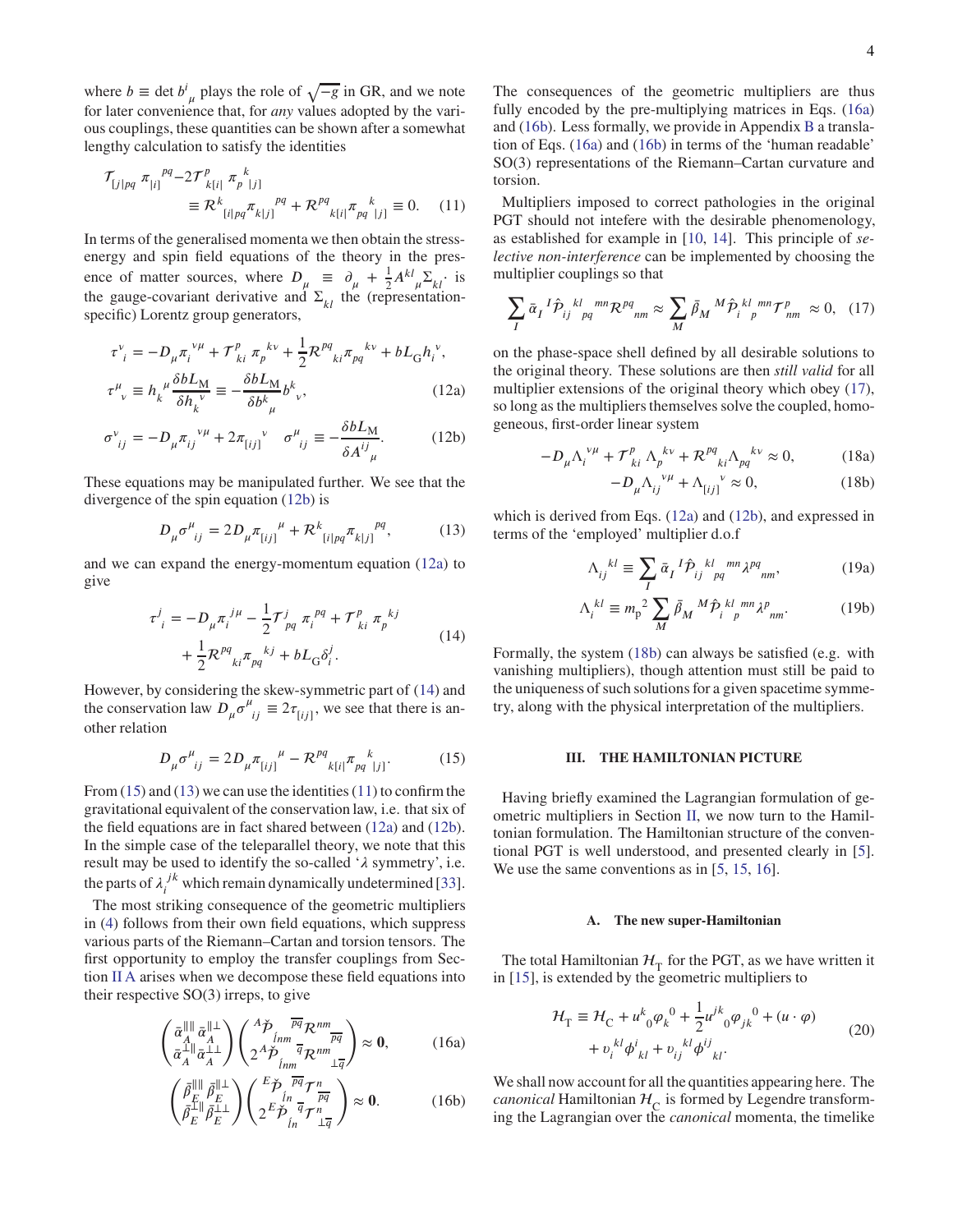parts of Eqs. [\(10a\)](#page-2-4) and [\(10b\)](#page-2-5)

$$
\pi_i^{\mu} \equiv \frac{\partial bL_G}{\partial (\partial_0 b^i_{\mu})}, \quad \pi_{ij}^{\mu} \equiv \frac{\partial bL_G}{\partial (\partial_0 A^{ij}_{\mu})}.
$$
 (21)

In the *Dirac* form [\[36](#page-11-24), [37\]](#page-11-25), this quantity is

$$
\mathcal{H}_{\rm C} \equiv N \mathcal{H}_{\perp} + N^{\alpha} \mathcal{H}_{\alpha} - \frac{1}{2} A^{ij}_{\ 0} \mathcal{H}_{ij} + \partial_{\alpha} \mathcal{D}^{\alpha}, \qquad (22)
$$

i.e. linear in the non-physical *lapse* function and *shift* vector, which are defined with reference to the non-physical part of the translational gauge field  $N \equiv n_k b^k$  $b_0$ , and  $N^{\alpha} \equiv h_{\overline{k}}^{\alpha}$  $\frac{a}{k}$ <sup>*k*</sup> 0 . The functions in [\(22\)](#page-4-1) are

$$
\mathcal{H}_{\perp} \equiv \hat{\pi}_i^{\overline{k}} \mathcal{T}_{\perp \overline{k}}^i + \frac{1}{2} \hat{\pi}_{ij}^{\overline{k}} \mathcal{R}_{\perp \overline{k}}^{ij} - J L_{\text{G}} - n^k D_\alpha {\pi_k}^\alpha, \quad (23a)
$$

$$
\mathcal{H}_{\alpha} \equiv \pi_i^{\ \beta} T^i_{\ \alpha\beta} + \frac{1}{2} \pi_{ij}^{\ \beta} R^{ij}_{\ \ \alpha\beta} - b^k_{\ \alpha} D_{\beta} \pi_k^{\ \beta},\tag{23b}
$$

$$
\mathcal{H}_{ij} \equiv 2\pi_{[i}{}^{\alpha}b_{j]\alpha} + D_{\alpha}\pi_{ij}{}^{\alpha},\tag{23c}
$$

$$
\mathcal{D}^{\alpha} \equiv b^i_{\ 0} \pi_i^{\ \alpha} + \frac{1}{2} A^{ij}_{\ 0} \pi_{ij}^{\ \alpha},\tag{23d}
$$

where the 'parallel' momenta are  $\hat{\pi}^k_i \equiv \pi^{\alpha} b^k_{\alpha}$  and  $\hat{\pi}^{\,k}_{ij} \equiv \pi^{\,k}_{ij} a b^k_{\alpha}$ . The field strengths defined in [\(1a\)](#page-0-3) and [\(1b\)](#page-0-4), and which appear in [\(4\)](#page-1-3), are independent of the velocities of  $b^k$  $\varphi$  and  $A^{ij}$  $_{0}$ . It follows that the theory has (at least) the 10 primary constraints

<span id="page-4-2"></span>
$$
\varphi_k^0 \equiv \pi_k^0 \approx 0, \quad \varphi_{ij}^0 \equiv \pi_{ij}^0 \approx 0,
$$
\n(24)

where  $(\approx)$  denotes weak equality on the phase shell, and from [\(22\)](#page-4-1) we see that the consistency of [\(24\)](#page-4-2) invokes the 'sure' *secondary* first class (sSFC) constriants

$$
\mathcal{H}_{\perp} \approx 0, \quad \mathcal{H}_{\alpha} \approx 0, \quad \mathcal{H}_{ij} \approx 0. \tag{25}
$$

Depending on the parameters  $\{\hat{\alpha}_I\}$ ,  $\{\hat{\beta}_M\}$ , there may be other primary *if* constraints (PiCs), denoted in [\(20\)](#page-3-11) by

$$
(u \cdot \varphi) \equiv \frac{1}{32} \sum_{A} c_A^{\perp} \nu (\hat{\alpha}_A^{\perp \perp})^A u_{\vec{b}}^{\phantom{\perp} A} \varphi^{\vec{b}} + \frac{1}{8m_\text{p}} \sum_{E} c_E^{\perp} \nu (\hat{\beta}_E^{\perp \perp})^E u_{\vec{b}}^{\phantom{\perp} E} \varphi^{\vec{b}}.
$$
 (26)

We note a change in  $(26)$  from the previous formalism in [\[15](#page-11-14)], in that we introduce factors of  $c_A^{\perp}$  $\frac{1}{A}/32$  and  $c_E^{\perp}$  $\frac{1}{E}/8$  – this just amounts to a rescaling of the Hamiltonian multipliers<sup>[4](#page-4-4)</sup>  $A$  $u^{\hat{v}}$  by some constants at the point of definition, and will make things more convenient in Section [III B.](#page-4-0) The PiC functions are now

$$
{}^{A}\varphi_{\acute{\nu}} \equiv \frac{1}{J} {}^{A}\hat{\pi}_{\acute{\nu}} + 2\hat{\alpha}_{0}m_{p}{}^{2}{}^{A}\check{\mathcal{P}}_{\acute{\nu}L\overline{k}} - 8\bar{\alpha}_{A}^{\perp\perp}{}^{A}\check{\mathcal{P}}_{\acute{\nu}jk}\overline{m}_{\acute{\nu}}\lambda^{jk}{}_{\perp\overline{m}} - 4{}^{A}\check{\mathcal{P}}_{\acute{\nu}jk}\overline{m}\left(\bar{\alpha}_{A}^{\perp\parallel}{}_{\acute{\nu}}\lambda^{jk}{}_{\overline{lm}} + 2\hat{\alpha}_{A}^{\perp\parallel}{}_{\mathcal{R}}\lambda^{jk}{}_{\overline{lm}}\right),
$$
(27a)

<span id="page-4-13"></span>
$$
E_{\varphi_{\hat{U}}} \equiv \frac{1}{J} E_{\hat{\pi}_{\hat{U}}} - 4m_{\mathbf{p}}^2 \bar{\beta}_{E}^{\perp \perp} E_{\hat{\mathcal{P}}_{\hat{U}} \bar{\mathfrak{m}}} \lambda^{j}_{\perp \overline{m}} - 2m_{\mathbf{p}}^2 E_{\hat{\mathcal{P}}_{\hat{U}} \bar{\mathfrak{m}}} \left( \bar{\beta}_{E}^{\perp \parallel} \lambda^{j}_{\overline{m}} + 2 \hat{\beta}_{E}^{\perp \parallel} \mathcal{T}^{j}_{\overline{m}} \right), \qquad (27b)
$$

<span id="page-4-1"></span>so they generally acquire a dependency on the multiplier fields. Note that we use the foliation measure  $J \equiv b/N$ . Within the canonical Hamiltonian defined in [\(22\)](#page-4-1), the super-Hamiltonian in [\(23a\)](#page-4-5) is modified beyond the formula in [\[15\]](#page-11-14) to

<span id="page-4-14"></span><span id="page-4-5"></span>
$$
\mathcal{H}_{\perp} \equiv \frac{J}{64} \sum_{A} c_{A}^{\perp} \mu (\hat{\alpha}_{A}^{\perp \perp})^{A} \varphi_{\hat{v}}{}^{A} \varphi^{\hat{v}} \n+ \frac{J}{16m_{p}} \sum_{E} c_{E}^{\perp} \mu (\hat{\beta}_{E}^{\perp \perp})^{E} \varphi_{\hat{v}}{}^{E} \varphi^{\hat{v}} + \frac{1}{2} \hat{\alpha}_{0} m_{p}^{2} \underline{\mathcal{R}} \n- J \sum_{I} \left( \hat{\alpha}_{I} \mathcal{R}^{ij}_{\overline{k}I} + \bar{\alpha}_{I} \lambda^{ij}_{\overline{k}I} \right)^{I} \hat{\mathcal{P}}_{ij}{}^{kl} \frac{\overline{pq}}{nm} \mathcal{R}^{nm}_{\overline{pq}} \qquad (28) \n- J m_{p}^{2} \sum_{M} \left( \hat{\beta}_{M} \mathcal{T}^{i}_{\overline{k}I} + \bar{\beta}_{M} \lambda^{i}_{\overline{k}I} \right)^{M} \hat{\mathcal{P}}_{i}{}^{kl} \frac{\overline{pq}}{n} \mathcal{T}^{n}_{\overline{pq}} \n- n^{k} D_{\alpha} \pi_{k}^{\alpha}.
$$

<span id="page-4-8"></span><span id="page-4-7"></span><span id="page-4-6"></span>The remaining parts, the linear and rotational supermomenta Eqs. [\(23b\)](#page-4-6) and [\(23c\)](#page-4-7) and the surface term Eq. [\(23d\)](#page-4-8), are as defined in [\[15\]](#page-11-14). Finally, the primary constraints

<span id="page-4-9"></span>
$$
\phi^{ij}_{kl} \equiv \varpi^{ij}_{kl} \approx 0, \quad \phi^i_{kl} \equiv \varpi^i_{kl} \approx 0, \tag{29}
$$

i.e. the naturally defined *multiplier momenta*

$$
\varpi_i^{jk} \equiv \frac{\partial bL_G}{\partial(\partial_0 \lambda^i_{jk})}, \quad \varpi_{ij}^{kl} \equiv \frac{\partial bL_G}{\partial(\partial_0 \lambda^{ij}_{kl})},\tag{30}
$$

<span id="page-4-15"></span>must be introduced because the Lagrangian [\(4\)](#page-1-3) is independent of the multiplier velocities  $\lambda^{ij}_{kl}$  and  $\lambda^{i}_{kl}$ .

#### <span id="page-4-0"></span>**B. Consistency of geometric primaries**

<span id="page-4-3"></span>We will now consider the application of the Dirac–Bergmann algorithm on the general theory, and discover a substantial departure from the simple teleparallel constraint structure of [\(3\)](#page-1-1). In what follows we will discuss the effects of Riemann–Cartan and torsion multipliers concurrently; while these sectors differ in certain numerical factors and notation, the discussion is essentially the same up to some placeholder results in the torsion sector. We first see that there is a new pair of secondary con-straints from [\(29\)](#page-4-9),  $\chi^{ij}_{kl} \equiv \dot{\varpi}^{ij}_{kl} \approx 0$  and  $\chi^{i}_{kl} \equiv \dot{\varpi}^{i}_{kl} \approx 0$ , which we find to be equivalent to

<span id="page-4-12"></span><span id="page-4-11"></span><span id="page-4-10"></span>
$$
\sum_{I} \bar{\alpha}_{I} {}^{I} \hat{P}_{ij} {}^{kl}{}_{nm}{}^{pq} \left[ 8b \mathcal{R}^{nm} \overline{p} \right]
$$
  
+ 
$$
\sum_{A} c_{A}^{\perp} \left( b \mu (\hat{\alpha}_{A}^{\perp \perp}) {}^{A} \varphi^{\acute{r}} + v (\hat{\alpha}_{A}^{\perp \perp}) {}^{A} \mu^{\acute{r}} \right) n_{p} {}^{A} \check{\mathcal{P}}_{i} {}^{nm} \frac{1}{q} \right] \approx 0, \quad (31a)
$$
  

$$
\sum_{M} \bar{\beta}_{M} {}^{M} \hat{P}_{i} {}^{kl}{}_{n}{}^{pq} \left[ 4 m_{p} {}^{2} b \mathcal{T}^{n}_{\overline{pq}} \right]
$$
  
+ 
$$
\sum_{E} c_{E}^{\perp} \left( b \mu (\hat{\beta}_{E}^{\perp \perp})^{E} \varphi^{\acute{r}} + v (\hat{\beta}_{E}^{\perp \perp})^{E} \mu^{\acute{r}} \right) n_{p} {}^{E} \check{\mathcal{P}}_{i} {}^{n} \frac{1}{q} \right] \approx 0. \quad (31b)
$$

<span id="page-4-4"></span><sup>4</sup> Care should be taken to distinguish between *Hamiltonian* and *geometric* (i.e. *Lagrangian*) multipliers.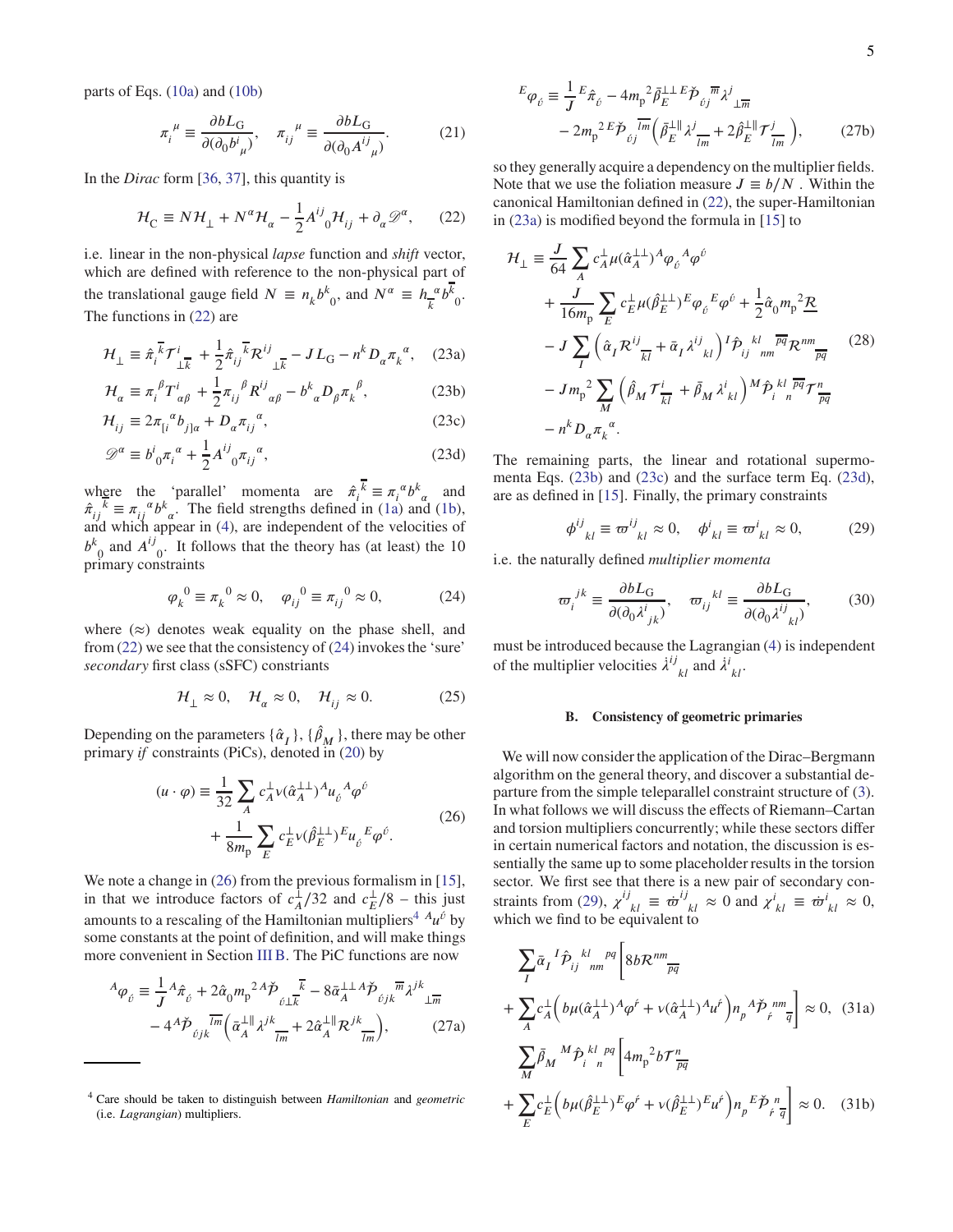These secondaries correspond to two statements in the teleparallel theory, eliminating the Riemann–Cartan curvature and a multiplier. In the general theory we obtain by projections of Eqs. [\(31a\)](#page-4-10) and [\(31b\)](#page-4-11) multiple possible statements which can be written more compactly as

$$
\begin{pmatrix} \bar{\alpha}_{A}^{\parallel\parallel} \bar{\alpha}_{A}^{\parallel\perp} \\ \bar{\alpha}_{A}^{\perp\parallel} \bar{\alpha}_{A}^{\perp\perp} \end{pmatrix} \begin{pmatrix} 8b^{A}\check{P} & \overline{pq}R^{nm} \\ b\mu(\hat{\alpha}_{A}^{\perp\perp})^{A}\varphi_{\hat{\beta}} + v(\hat{\alpha}_{A}^{\perp\perp})^{A}\mu_{\hat{\beta}} \end{pmatrix} \approx 0, \qquad (32a)
$$

$$
\begin{pmatrix}\n\bar{\beta}_{E}^{\parallel\parallel} \bar{\beta}_{E}^{\parallel\perp} \\
\bar{\beta}_{E}^{\perp\parallel} \bar{\beta}_{E}^{\perp\perp}\n\end{pmatrix}\n\begin{pmatrix}\n4m_{\rm p}^2 b^E \check{\mathcal{P}}_{\hat{j}_{n}}^{\overline{\rho q}} \mathcal{T}_{\hat{\rho q}}^{n} \\
b \mu (\hat{\beta}_{E}^{\perp\perp})^E \varphi_{\hat{j}} + v(\hat{\beta}_{E}^{\perp\perp})^E u_{\hat{j}}\n\end{pmatrix} \approx 0.
$$
\n(32b)

We note from Eqs. [\(32a\)](#page-5-0) and [\(32b\)](#page-5-1) the counterpart in the Hamiltonian picture of the linear systems first encountered in Eqs. [\(16a\)](#page-3-7) and [\(16b\)](#page-3-8). For any of the sectors  $A$  and  $E$ , we will next discuss the implications of these systems for various  $\{\bar{\alpha}_I\}$  and  $\{\bar{\beta}_M\}$ , and then in each sub-case for various  $\{\hat{\alpha}_I\}$ and  $\{\hat{\beta}_M\}$ .

*a. Sector is not multiplier-constrained* Sometimes we will have results such as

$$
\bar{\alpha}_A^{\parallel \parallel} = \bar{\alpha}_A^{\perp \perp} = \bar{\alpha}_A^{\parallel \perp} = \bar{\alpha}_A^{\perp \parallel} = 0,
$$
 (33a)

<span id="page-5-10"></span>
$$
\bar{\beta}_E^{\parallel \parallel} = \bar{\beta}_E^{\perp \perp} = \bar{\beta}_E^{\parallel \perp} = \bar{\beta}_E^{\perp \parallel} = 0, \tag{33b}
$$

in which case we proceed normally, as we did in  $[15]$  – i.e. we follow the conventional *if-constraint* formalism set out in [\[35,](#page-11-23) [36\]](#page-11-24).

*b. Sector is multiplier-constrained and non-singular* More generally we will have

$$
\bar{\alpha}_A^{\parallel \parallel} \bar{\alpha}_A^{\perp \perp} - \bar{\alpha}_A^{\parallel \perp} \bar{\alpha}_A^{\perp \parallel} \neq 0, \quad \bar{\beta}_E^{\parallel \parallel} \bar{\beta}_E^{\perp \perp} - \bar{\beta}_E^{\parallel \perp} \bar{\beta}_E^{\perp \parallel} \neq 0, \quad (34)
$$

but not Eqs. [\(33a\)](#page-5-2) and [\(33b\)](#page-5-3), in which case one or both of the systems Eqs. [\(32a\)](#page-5-0) and [\(32b\)](#page-5-1) is only satisfied by a vanishing vector. In this case the first vanishing component of either system *always* gives us a secondary constraint

$$
{}^{A} \chi_{\acute{\nu}}^{\parallel} \equiv {}^{A} \check{\mathcal{P}}_{\acute{\nu}nm} \overline{{}^{pq}} \mathcal{R}^{nm}{}_{\overline{pq}} \approx 0, \tag{35a}
$$

$$
E_{\chi_{\hat{U}}^{\parallel}} \equiv m_{\rm p}{}^{2E} \check{\mathcal{P}}_{\hat{U}n} \overline{\mathcal{P}^q} \mathcal{T}_{\frac{n}{pq}}^n \approx 0, \tag{35b}
$$

independently of the  $\{\hat{\alpha}_I\}$  or  $\{\hat{\beta}_M\}$ . The parallel parts of the field strengths can then be safely eliminated from the corresponding PiC functions in Eqs. [\(27a\)](#page-4-12) and [\(27b\)](#page-4-13). However, we recall that this PiC function is only a PiC if  $v(\hat{\alpha}^{\perp\perp}_{\perp})$  $_{A}^{\perp\perp}$ ) = 1 or  $v(\hat{\beta}^{\perp\perp}_{E}) = 1$ . In that case, the second vanishing component does not give us a further secondary constraint, but instead determines a multiplier

<span id="page-5-6"></span>
$$
{}^{A}u_{\acute{v}} \approx 0, \quad {}^{E}u_{\acute{v}} \approx 0,\tag{36}
$$

and so we see that the PiC associated with sector *A* or *E* spontaneously becomes second class (SC). If on the other hand we have  $v(\hat{\alpha}^{\perp\perp}_{\perp})$  $\frac{1}{4}$  = 0 or  $v(\hat{\beta}^{\perp\perp}_{\mathcal{F}}) = 0$ , then the vanishing of the second component means that the PiC function (with its field strength terms removed) becomes a further secondary constraint,

<span id="page-5-7"></span>
$$
{}^{A}\chi_{\acute{\nu}}^{\perp} \equiv {}^{A}\varphi_{\acute{\nu}} \approx 0, \quad {}^{E}\chi_{\acute{\nu}}^{\perp} \equiv {}^{E}\varphi_{\acute{\nu}} \approx 0, \tag{37}
$$

even though it was not primarily constrained by the  $\{\hat{\alpha}_I\}$  or  $\{\hat{\beta}_M\}$ .

We are now in a position to confirm the action of the Lorentz constraint in the Lagrangian picture. We see from the Hamiltonian e.o.m that

<span id="page-5-1"></span><span id="page-5-0"></span>
$$
\dot{A}^{ij}_{\alpha} \equiv \partial_{\alpha} A^{ij}_{\ 0} + 2A^{IJ}_{\ 0} A^{i1}_{\ l\ \alpha} + N^{\beta} R^{ij}_{\ \beta\alpha} \n+ \frac{1}{64} \frac{\partial}{\partial \pi_{ij}^{\ \alpha}} \sum_{A} c^{A}_{A} \Big( b\mu (\hat{\alpha}^{\perp\perp}_{A})^{A} \varphi_{\ell} \n+ 2\nu (\hat{\alpha}^{\perp\perp}_{A})^{A} \mu_{\ell} \Big) \Lambda \varphi^{\ell}, \quad (38a) \n\dot{b}^{i}_{\ \alpha} \equiv \partial_{\alpha} b^{i}_{\ 0} + b^{l}_{\ 0} A^{i}_{\ l\alpha} - A^{i}_{\ j0} b^{j}_{\ \alpha} + N^{\beta} T^{i}_{\ \beta\alpha} \n+ \frac{1}{16m_{\rm p}} \frac{\partial}{\partial \pi_{i}^{\ \alpha}} \sum_{E} c^{L}_{E} \Big( b\mu (\hat{\beta}^{\perp\perp}_{E})^{E} \varphi_{\ell} \n+ 2\nu (\hat{\beta}^{\perp\perp}_{E})^{E} \mu_{\ell} \Big) \xi \varphi^{\ell}, \quad (38b)
$$

<span id="page-5-2"></span>and by rearranging this and projecting, we find a useful general expression for the *velocity* parts of the Riemann–Cartan and torsion tensors in terms of canonical quantities

$$
16b^A \check{\mathcal{P}}_{\delta i j} \overline{\mathcal{R}}^{ij} \mathcal{R}^{ij}_{\perp \overline{k}} \equiv b \mu (\hat{\alpha}_A^{\perp \perp})^A \varphi_{\delta} + v (\hat{\alpha}_A^{\perp \perp})^A u_{\delta}, \qquad (39a)
$$

<span id="page-5-5"></span><span id="page-5-4"></span>
$$
8b^E \check{\mathcal{P}}_{\delta i}^{\ \overline{k}} \mathcal{T}_{\bot \overline{k}}^i \equiv b\mu (\hat{\beta}_{E}^{\bot \bot})^E \varphi_{\acute{\theta}}^{\ \ \pm 1} + \nu (\hat{\beta}_{E}^{\bot \bot})^E u_{\acute{\theta}}^{\ \ \cdot}
$$
 (39b)

<span id="page-5-3"></span>Recall that these velocities are not part of the constraint algebra, and are usually found to be multipliers – we could have used this expression for example in [\[15\]](#page-11-14). However it is now clear from Eqs. [\(39a\)](#page-5-4) and [\(39b\)](#page-5-5) and from [\(36\)](#page-5-6) and [\(37\)](#page-5-7) that when the sector *A* or *E* is multiplier-constrained and nonsingular, the velocity parts of the Riemann–Cartan or torsion tensors in that sector will be vanishing, no matter what is  $\mu(\hat{\alpha}_{A}^{\perp\perp})$  $^{1\perp}_{A}$ ) or  $\mu(\hat{\beta}^{\perp\perp}_{E})$ . In combination with the canonical constraint Eqs. [\(35a\)](#page-5-8) and [\(35b\)](#page-5-9), this means that the *whole* of the field strength tensor in the  $A$  or  $E$  sector vanishes, which is precisely the effect in Eqs. [\(16a\)](#page-3-7) and [\(16b\)](#page-3-8) of the multipliers in the Lagrangian picture.

<span id="page-5-9"></span><span id="page-5-8"></span>*c. Sector is multiplier-constrained and singular* There is a special case where neither Eqs. [\(33a\)](#page-5-2) and [\(33b\)](#page-5-3) nor [\(34\)](#page-5-10) are true. When one of the matrices is singular in this way, both consistency conditions for each *A* or *E* are equivalent but nontrivial. Once again the outcome depends on the  $\{\hat{\alpha}_I\}$  and  $\{\hat{\beta}_M\}$ . If  $v(\hat{\alpha}_A^{\perp\perp})$  $\hat{A}_{\perp}^{L\perp}$  = 1 or  $v(\hat{\beta}_{E}^{L\perp})$  = 1, the original PiC function is indeed a PiC and

<span id="page-5-11"></span>
$$
A_{\mathcal{U}_{\check{\nu}}} \approx -\frac{8\bar{\alpha}_A^{\perp \parallel}}{\bar{\alpha}_A^{\perp \perp}} b^A \check{\mathcal{P}}_{\check{\nu}nm} \overline{\mathcal{P}}_{\mathcal{R}}^{nm} \overline{\mathcal{P}}_{\overline{pq}}, \tag{40a}
$$

<span id="page-5-13"></span><span id="page-5-12"></span>
$$
E_{\mathcal{U}_{\hat{U}}} \approx -\frac{4\bar{\beta}_E^{\perp \parallel}}{\bar{\beta}_E^{\perp \perp}} m_p^2 b^E \check{\mathcal{P}}_{\hat{U}n}^{\overline{pq}} \mathcal{T}_{\overline{pq}}^n , \qquad (40b)
$$

so the PiC is again SC. In this case no new secondaries are introduced. Otherwise if  $v(\hat{\alpha}^{\perp\perp}_{\perp})$  $_{A}^{\perp\perp}$ ) = 0 or  $v(\hat{\beta}_E^{\perp\perp}) = 0$ , a new secondary is introduced

$$
{}^{A} \chi_{\acute{v}}^{\varepsilon} \equiv {}^{A} \varphi_{\acute{v}} + \frac{8 \bar{\alpha}_{A}^{\perp \parallel} \hat{\alpha}_{A}^{\perp \perp}}{\bar{\alpha}_{A}^{\perp \perp}} {}^{A} \check{\mathcal{P}}_{\acute{v}j k} \overline{l^{m}} \mathcal{R}^{jk}{}_{\overline{l^{m}}} \approx 0, \tag{41a}
$$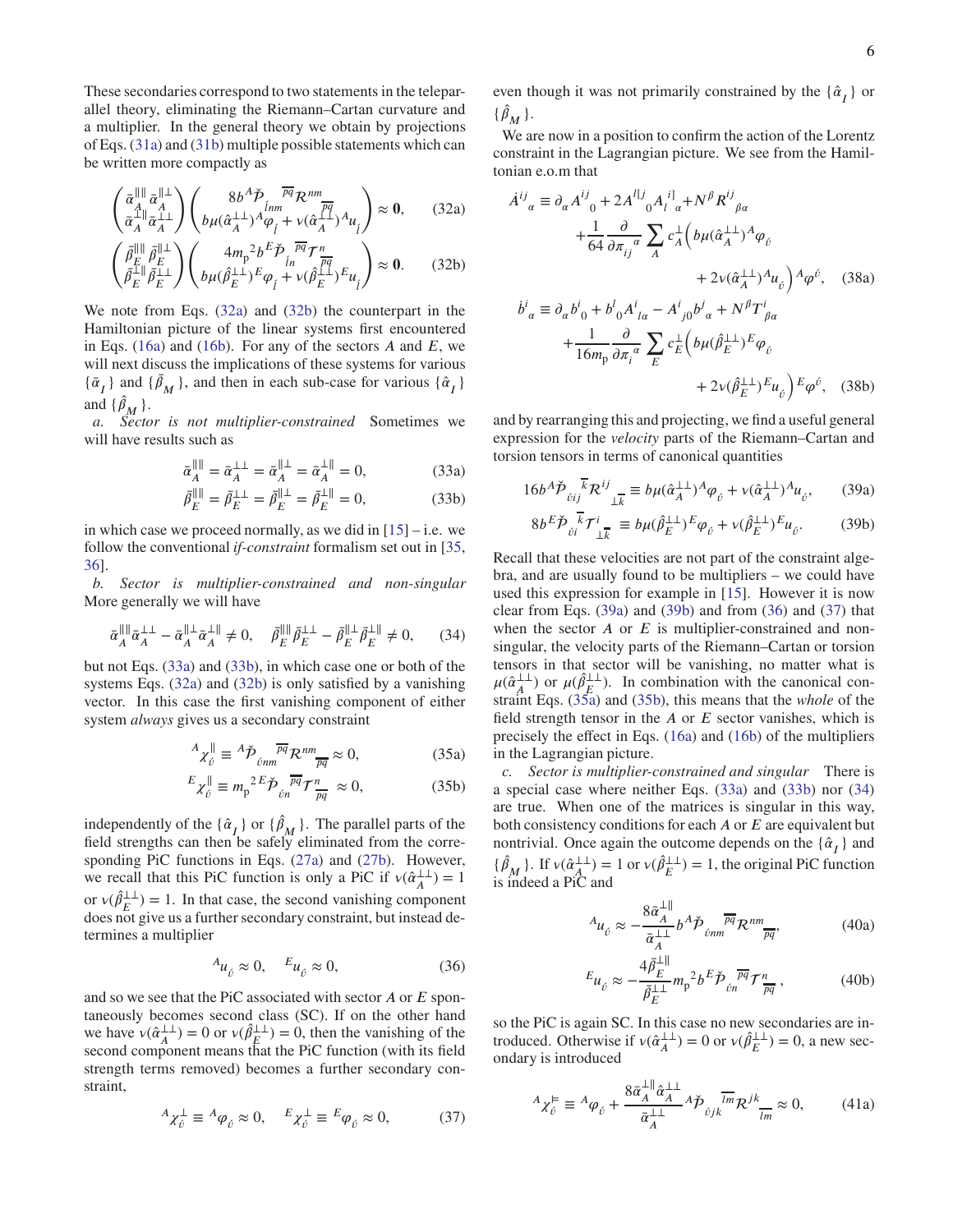$$
E_{\chi_{\hat{U}}^{\varepsilon}} \equiv E_{\varphi_{\hat{U}}} + \frac{4\bar{\beta}_{E}^{\perp\parallel}\hat{\beta}_{E}^{\perp\perp}}{\bar{\beta}_{E}^{\perp\perp}} m_{\mathsf{p}}^{\,2\,E}\tilde{\mathcal{P}}_{\hat{\mathit{U}}^{\perp}}^{\,7\,m} \mathcal{T}_{\overline{lm}}^{j} \approx 0. \tag{41b}
$$

Now again it is necessary to check the constraints from the Lagrangian picture. We see immediately from Eqs. [\(39a\)](#page-5-4), [\(39b\)](#page-5-5), [\(40a\)](#page-5-11), [\(40b\)](#page-5-12), [\(41a\)](#page-5-13) and [\(41b\)](#page-6-2) that the only such relations are

$$
\bar{\alpha}_A^{\parallel\parallel A} \check{\mathcal{P}}_{\acute{\nu}nm} \overline{\mathcal{P}q} \mathcal{R}^{nm}_{\overline{pq}} + 2 \bar{\alpha}_A^{\parallel\perp A} \check{\mathcal{P}}_{\acute{\nu}nm} \overline{\mathcal{P}} \mathcal{R}^{nm}_{\perp \overline{q}} \approx 0, \qquad (42a)
$$

$$
\bar{\beta}_E^{\parallel \parallel E} \check{\mathcal{P}}_{\ell n}^{\overline{pq}} \mathcal{T}_{\overline{pq}}^n + 2 \bar{\beta}_E^{\parallel \perp E} \check{\mathcal{P}}_{\ell n}^{\overline{q}} \mathcal{T}_{\perp \overline{q}}^n \approx 0. \tag{42b}
$$

Again, this is exactly what we expected for the singular case of Eqs. [\(16a\)](#page-3-7) and [\(16b\)](#page-3-8).

# <span id="page-6-0"></span>**C. Consistency of geometric secondaries**

In the canonical analysis of our new general theory [\(4\)](#page-1-3) we observe that the gravitational gauge fields introduce  $2 \times (16 + 24)$  canonical d.o.f, and likewise  $2 \times (24 + 36)$  d.o.f are introduced by the geometric multipliers, for a total of 200 canonical d.o.f divided over 100 fields and 100 field momenta. Typically,  $2 \times m$  d.o.f will have been introduced formally through *m* field d.o.fs allocated to 'unemployed' multiplier irreps (unemployed in the sense of Eqs. [\(19a\)](#page-3-12) and [\(19b\)](#page-3-13)). Their elimination from the final counting is equally formal, since the corresponding  $SO^+(1,3)$  irreps of their momenta (the primaries  $\varphi^{i\bar{j}}_{kl}$  and  $\varphi^{i}_{kl}$  in [\(29\)](#page-4-9)) will be first class (FC). The pri-<br>marily constrained momenta of 'employed' irreps are not obviously FC, since they fail to commute with their own secondaries as follows

$$
\left\{\phi^{ij}_{kl},{}^{A}\chi^{ \perp}_{\acute{v}}\right\} \approx \left\{\phi^{ij}_{kl},{}^{A}\chi^{ \perp}_{\acute{v}}\right\} \n\approx 16\left(\bar{\alpha}^{\perp \parallel A}_{A}\check{\mathcal{P}}_{\acute{v}}^{ij} + 2\bar{\alpha}^{\perp \perp}_{A}n_{[k|}{}^{A}\check{\mathcal{P}}_{\acute{v}}^{ij}|\bar{I}_{l})\delta^{3}, \n\left\{\phi^{i}_{kl},{}^{E}\chi^{ \perp}_{\acute{v}}\right\} \approx \left\{\phi^{i}_{kl},{}^{E}\chi^{ \perp}_{\acute{v}}\right\} \n\approx 4\left(\bar{\beta}^{\perp \parallel E}_{E}\check{\mathcal{P}}_{\acute{v}}^{i}|\bar{I}_{l} + 2\bar{\beta}^{\perp \perp}_{E}n_{[k|}{}^{E}\check{\mathcal{P}}_{\acute{v}}^{i}|\bar{I}_{l})\delta^{3}.
$$
\n(43)

We note however that every  $J<sup>P</sup>$  contains two momentum irreps, up to placeholder cases in the torsion sector, and from these parts we see that the combinations

$$
2c_A^{\perp}\bar{\alpha}_A^{\perp\perp}A\check{\mathcal{P}}_{\acute{u}ij}\overline{k^l}\varpi^{ij}_{\overline{k}l} - c_A^{\parallel}\bar{\alpha}_A^{\perp\parallel}A\check{\mathcal{P}}_{\acute{u}ij}\overline{l}\varpi^{ij}_{\perp\perp} \approx 0, \qquad (44a)
$$

$$
2c_{E}^{\perp}\bar{\beta}_{E}^{\perp\perp}{}^{E}\check{p}_{\mu i}^{\overline{k}\overline{l}}\varpi_{\overline{k}\overline{l}}^{i}-c_{E}^{\parallel}\bar{\beta}_{E}^{\perp\parallel}{}^{E}\check{p}_{\mu i}^{\overline{l}}\varpi_{\perp\overline{l}}^{i}\approx 0, \qquad (44b)
$$

commute with  $^A \chi^{\perp}_{\acute{\nu}}$  and  $^A \chi^{\vDash}_{\acute{\nu}}$  or  $^E \chi^{\perp}_{\acute{\nu}}$  and  $^E \chi^{\vDash}_{\acute{\nu}}$ , and are in fact FC. We will not attempt here a general theory of the remaining consistency conditions. For such a theory, the effects of the  $\{\bar{\alpha}_I\}$ ,  $\{\bar{\beta}_M\}$  must in some sense be 'multiplied' by those of the  $\{\hat{\alpha}_I\}$ ,  $\{\hat{\beta}_M\}$ , and the interactions are not obvious. For our purposes therefore, the consistencies of the remaining constraints must be obtained on a case-by-case basis.

We also recall that we must always subtract  $2 \times 10$  d.o.f due to the sPFCs, and in the nonlinear theory we tentatively assume <span id="page-6-2"></span>all the  $2 \times 10$  sSFCs will be independent and must also be removed. We show separately in Appendices [C](#page-12-3) and [D](#page-13-0) how the sSFCs may be reduced or become degenerate in the linearised theory, if the Einstein–Hilbert term is absent.

Independently of their utility, the new commutators tend to suffer from an old challenge (noticed for example in [\[35](#page-11-23)]) as follows. While the parallel field strengths do express the fields conjugate to the field momenta, they also contain spatial gradients of those fields. Within the formal definition of the Poisson bracket, this can lead to gradients of the equal-time Dirac function, and an apparent loss of explicit covariance for the more complex expressions. In Appendix [E](#page-13-1) we clarify such situations by constructing a general and covariant expression for the Poisson bracket, which then takes the form of a differential operator.

## <span id="page-6-1"></span>**IV. MINIMAL SPIN-PARITY** 1 <sup>+</sup> **THEORY**

Having introduced both the Lagrangian and Hamiltonian formulations of geometric multipliers, we now provide a brief illustration of how they might be used to combat the strong coupling problem in PGT. We use for our example the first of the 'disallowed' PGTs from [\[24\]](#page-11-11), the 1<sup>+</sup> theory which builds on the groundwork laid by Sezgin and van Nieuwenhuizen [\[38](#page-11-26)]. This theory is reached by imposing on [\(4\)](#page-1-3) the conditions

<span id="page-6-3"></span>
$$
\hat{\alpha}_1 = \hat{\alpha}_2 = \hat{\alpha}_3 = \hat{\alpha}_4 = \hat{\alpha}_6 = \hat{\beta}_1 = \hat{\beta}_2 \n= \bar{\alpha}_1 = \bar{\alpha}_2 = \bar{\alpha}_3 = \bar{\alpha}_4 = \bar{\alpha}_5 = \bar{\alpha}_6 \n= \bar{\beta}_1 = \bar{\beta}_2 = \bar{\beta}_3 = 0.
$$
\n(45)

Note that the multiplier couplings, which are new in this work, must all be disabled. We provide in Appendix [D](#page-13-0) our attempt at the Hamiltonian analysis of this conventional theory. Our findings corroborate those in [\[24\]](#page-11-11), viz given certain assumptions (e.g. the validity of breaking consistency conditions over different  $J<sup>P</sup>$  pairs), a total of eight d.o.f seem to be propagating in the nonlinear theory. The extra three d.o.f are assumed to be a strongly coupled  $1^-$  particle, since the PiC function  $\vec{\varphi}_7$ is never constrained.

How to suppress the  $1<sup>-</sup>$  mode? By an examination of [\(B2\)](#page-12-4) and [\(45\)](#page-6-3) – relations which are obeyed equally by the  $\{\hat{\alpha}_I\}$  – we see that by setting  $\hat{\alpha}_5 = 0$  we can fix  $\vec{\varphi}_7 \approx 0$  and so constrain the momentum  $\hat{\pi}_{\overline{i}}$ . However by doing so we will ⇀ also fix  $\hat{\varphi}_{\perp ij} \approx 0$ , and so deactivate the 1<sup>+</sup> mode with which we started. We would prefer not to modify the Sezgin–van Nieuwenhuizen conditions at all, and so we instead try to introduce geometric multipliers.

<span id="page-6-4"></span>The natural multiplier approach will be to constrain  $\hat{\pi}$ <sup> $\rightarrow$ </sup> with ⇀  $\bar{\alpha}_4 \neq 0$ . In fact, this route turns out to become complicated due to the appearance of a singular secondary, and collateral effects in the  $0^+$  and  $2^+$  sectors. In general, we feel that rotational multipliers will be more dangerous than translational ones, so long as the main part of the gravitational force is sequestered in the curvature – we discuss this idea further in the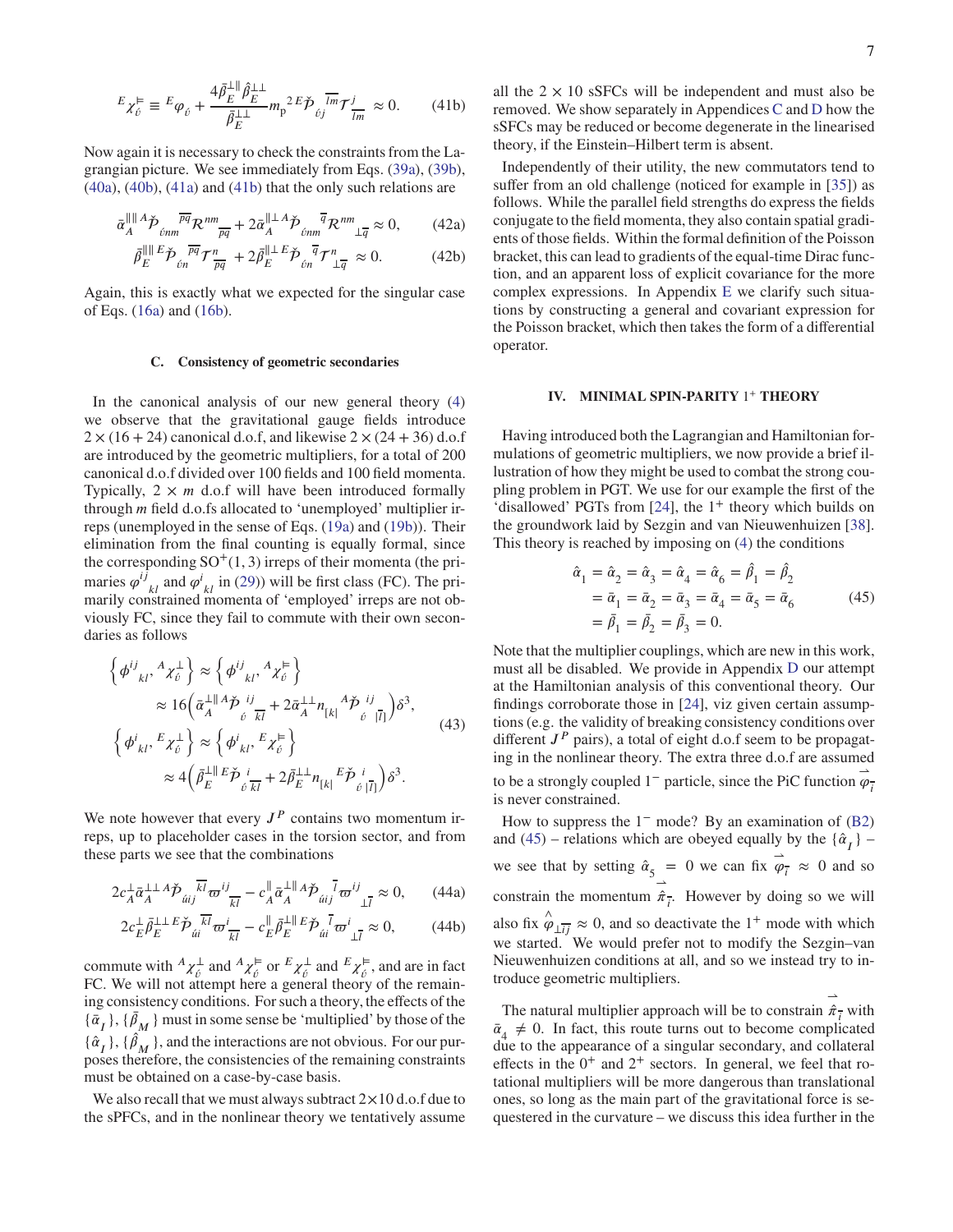than attempting to constrain  $\hat{\pi}$ <sup>*z*</sup><sub>*i*</sub>, we might think to target the conjugate field. By inspecting [\(45\)](#page-6-3) and [\(B2\)](#page-12-4), it would seem that  $\bar{\beta_2} \neq 0$  is a possible option. Once again we expect this to impact the 1<sup>-</sup> sector, since  $\hat{\beta}_2 = 0$ , while collateral damage seems to be confined to the  $0^+$  translational sector. On closer inspection, however, we notice from [\(B5h\)](#page-12-5) that the condition  $\bar{\beta}_2 \neq 0$  is not actually deactivating the bad sector: it is relating velocities and gradients within the torsion. Despite this, we find it useful to proceed with the analysis. The 'collateral' 0<sup>+</sup> sector is non-conjugate, in that the  $0^+$  spin state is represented only in the velocity-dependent or nonphysical components of the torsion, and not in the canonical part  $\mathcal{T}^i$ .  $\frac{i}{kl}$ . For this reason, there will be no parallel secondary to worry about, which makes for a less complex analysis. Moreover, and regardless of the unitarity of the model, we believe the  $\bar{\beta}_2 \neq 0$  configuration to amply demonstrate how multipliers might be used to modify the linear-to-nonlinear transition.

The PiCs of the new theory are

$$
\varphi \equiv \frac{1}{J}\hat{\pi} + 2m_{\rm p}^2 \bar{\beta}_2 \zeta_{\perp} \approx 0, \qquad (46a)
$$

$$
\varphi_{\perp \bar{i}} \equiv \frac{1}{J} \hat{\pi}_{\perp \bar{i}} + \frac{2}{3} m_{\rm p}{}^2 \bar{\beta}_2 \left( \vec{\zeta}_{\bar{i}} + \zeta_{\perp \bar{i}\perp} \right) \approx 0, \qquad (46b)
$$

$$
\tilde{\varphi}_{\overline{i}\overline{j}} \equiv \frac{1}{J} \tilde{\hat{\pi}}_{\overline{i}\overline{j}} \approx 0, \tag{46c}
$$

$$
\varphi_{\perp} \equiv \frac{1}{J}\hat{\pi}_{\perp} + 3m_{\rm p}^2 \hat{\alpha}_0 \approx 0, \qquad (46d)
$$

$$
{}^{P}\varphi \equiv \frac{1}{J}{}^{P}\hat{\pi} \approx 0,\tag{46e}
$$

$$
\tilde{\varphi}_{\perp ij} \equiv \frac{1}{J} \tilde{\hat{\pi}}_{\perp ij} \approx 0, \tag{46f}
$$

$$
{}^{T}\varphi_{\overline{ijk}} \equiv \frac{1}{J} {}^{T}\hat{\pi}_{ijk} \approx 0, \qquad (46g)
$$

where Eqs. [\(46a\)](#page-7-0) and [\(46b\)](#page-7-1) go over to their original counterparts in the theory without multipliers by taking  $\bar{\beta}_2 \rightarrow 0$ , and there is an extra set of primaries stemming from  $(29)$ 

$$
\vec{\phi}_{\overline{i}} \equiv \vec{\varpi}_{\overline{i}} \approx \phi_{\underline{i}\,\overline{i}\underline{1}} \equiv \varpi_{\underline{i}\,\overline{i}\underline{1}} \approx \phi_{\underline{1}} \equiv \varpi_{\underline{1}} \approx 0. \tag{47}
$$

Note that we are using the 'variable-index' notation in Appendix [A.](#page-11-21) Of these quantities in [\(47\)](#page-7-2), we choose from the outset to follow the line of thinking in [\(44b\)](#page-6-4) by defining invertible combinations of ⇀  $\phi_{\bar{i}}$  and  $\phi_{\bar{i}l}$ , denoted <sup>FC</sup> $\phi$  $\frac{C_{\phi}}{i}$  $\frac{1}{i}$  (with Hamiltonian multipliers <sup>FC</sup>v  $\frac{1}{i}$ <sup>, SC</sup><sub>*v*</sub>  $\frac{1}{i}$ , which we believe will be respectively FC and SC.

Conveniently, we note that the nonlinear Poisson brackets between the translational and rotational (i.e. non-geometric) primaries are the same even in the  $\bar{\beta}_2 \rightarrow 0$  limit. We provide these commutators in Eqs. [\(D1a\)](#page-13-2) to  $(D1i)$ .

### **A. The new super-Hamiltonian**

For the purpose of evaluating velocities, it is important to understand the new super-Hamiltonian described in [\(28\)](#page-4-14). By imposing the conditions [\(45\)](#page-6-3) and restricting to the PiC shell in Eqs. [\(46a\)](#page-7-0) to [\(46g\)](#page-7-3) among the quadratic terms (which can always be done by redefining the Hamiltonian multipliers), we obtain

$$
\mathcal{H}_{\perp} \approx \frac{\eta^{\overrightarrow{ij}} \hat{\pi}_{\perp}^{\perp} \hat{\pi}_{\parallel}}{16 \hat{\alpha}_{5} J} + \frac{\eta^{\overrightarrow{ik}} \eta^{\overrightarrow{jl}} \hat{\pi}_{\perp \overrightarrow{kl}}^{\perp}}{8 \hat{\alpha}_{5} J} + \frac{3 \eta^{\overrightarrow{ik}} \eta^{\overrightarrow{jl}} \hat{\pi}_{\perp \overrightarrow{jl}}^{\perp}}{16 \hat{\beta}_{3} J} \n+ \frac{\hat{\alpha}_{0} m_{p}^{2} J \underline{R}}{2} - \frac{\eta^{\overrightarrow{ij}} \hat{\pi}_{\overrightarrow{i}} R_{\perp \overrightarrow{j}}}{2} + \eta^{\overrightarrow{ik}} \eta^{\overrightarrow{jl}} \hat{\pi}_{\perp \overrightarrow{jl}} \underline{R}_{\lfloor \overrightarrow{k} \rfloor} \n+ \frac{\hat{\beta}_{3} m_{p}^{2} J^{\text{P}} \mathcal{T}^{2}}{6} - \frac{2 \bar{\beta}_{2} m_{p}^{2} j \eta^{\overrightarrow{ij}} \zeta_{\overrightarrow{i}} \overrightarrow{\tau}_{\overrightarrow{j}}}{3} \n- \frac{2 \bar{\beta}_{2} m_{p}^{2} j \eta^{\overrightarrow{ij}} \zeta_{\perp \overrightarrow{i}} \overrightarrow{\tau}_{\overrightarrow{j}} + \frac{\eta^{\overrightarrow{ik}} \eta^{\overrightarrow{j}} \hat{\pi}_{\overrightarrow{il}} \overrightarrow{\tau}_{\overrightarrow{k} \overrightarrow{l}}}{2} \n+ \frac{16 \hat{\beta}_{3} m_{p}^{2} J \eta^{\overrightarrow{ik}} \eta^{\overrightarrow{j}} \eta^{\overrightarrow{lm}} \mathcal{T}_{\overrightarrow{k} \overrightarrow{lm}}}{27} \n- n^{k} D_{\alpha} \pi_{k}^{\alpha} \approx 0.
$$
\n(48)

<span id="page-7-4"></span><span id="page-7-1"></span><span id="page-7-0"></span>We see in  $(48)$  the origin of the ghost nature of the strongly coupled  $1^-$  sector. If the sign of  $\hat{\alpha}_5$  is fixed to cause the  $1^+$ momentum  $\hat{\hat{\pi}}_{\perp ij}$  to enter with positive energy, then the same cannot apply to the quadratic term built from the parity-odd 1<sup>−</sup> momentum  $\hat{\pi}_{\overline{i}}$ . Hence, the strong coupling of the 1<sup>−</sup> mode introduces a nonlinear ghost. We now proceed to the Dirac– Bergmann algorithm.

### **B. Consistency of geometric primaries**

<span id="page-7-3"></span><span id="page-7-2"></span>In what follows we will use  $f_{lin}(x, y, \ldots | u, v, \ldots)$  to indicate a function linear in *x*, *y* and its other (arbitrarily indexed) arguments, with coefficients depending on  $n_i$ ,  $\eta_{\overline{i}}$ ,  $\epsilon_{ijk\perp}$  and *J* – i.e. quantities persisting in the linearised theory – along with  $m_p$  and any of the couplings in [\(4\)](#page-1-3). The arguments  $u$ , *v*, etc., will be nonlinear corrections to those coefficients (if any). Note that wherever we use  $f_{lin}$ , we are also asserting implicitly that these coefficients may be straightforwardly determined, though the calculation may be lengthy.

Beginning with the  $0^+$  sector, the consistency of  $\phi_{\perp}$  concerns only the bracket

$$
\{\phi_{\perp}, \varphi\} \approx -6\bar{\beta}_2 m_p^2 \delta^3,\tag{49}
$$

and is satisfied when we fix the multiplier

<span id="page-7-5"></span>
$$
u \approx 0,\tag{50}
$$

irrespective of whether we consider the linearised or nonlinear theories.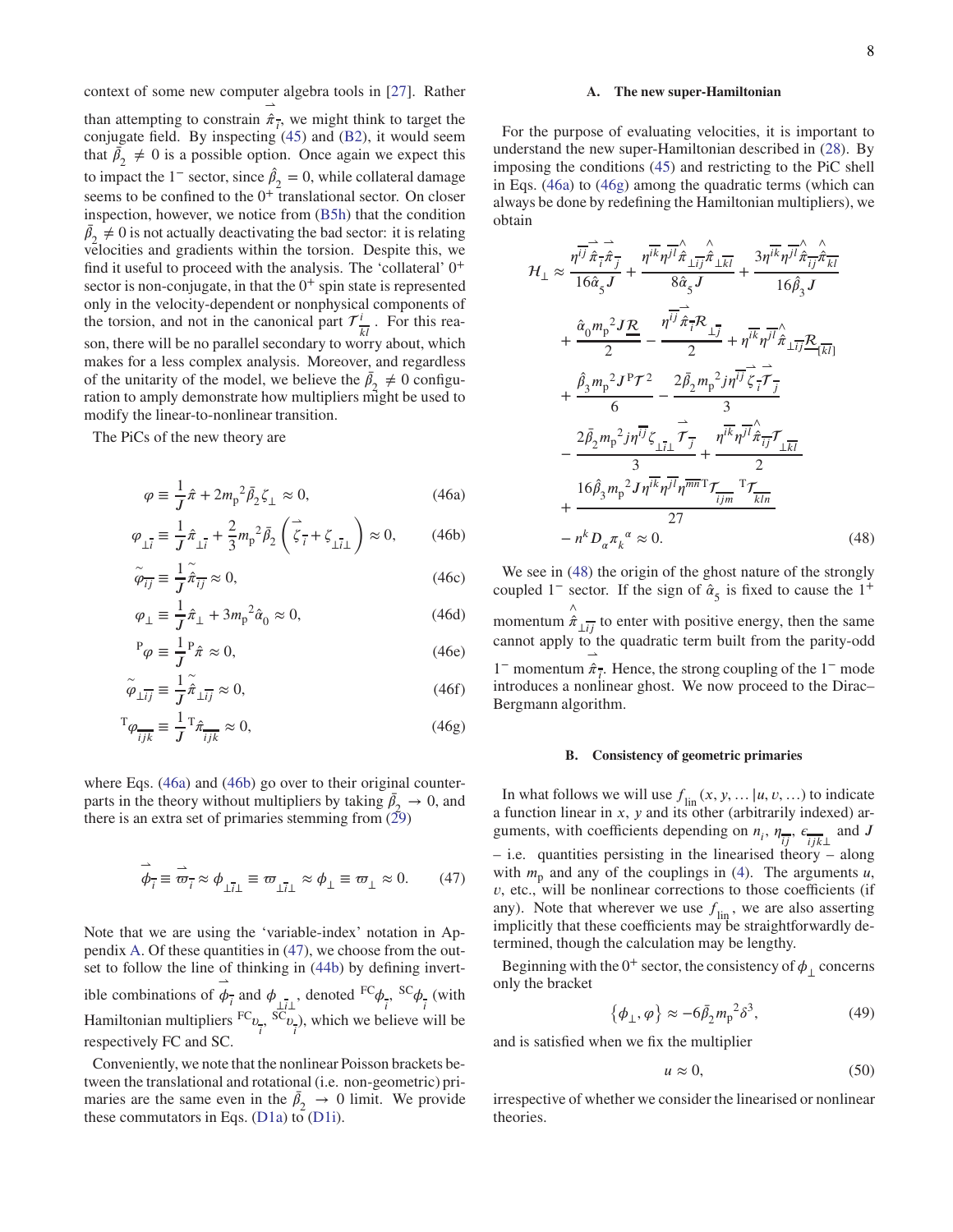In the  $1^-$  sector, the consistency of <sup>FC</sup> $\phi$  $\frac{1}{i}$  is automatically satisfied, and  $^{FC}v$  $\frac{1}{i}$  remains arbitrary. The consistency of  ${}^{SC}\phi$ *i* involves the bracket

<span id="page-8-8"></span>
$$
\left\{ \frac{\text{sc}}{\phi_{\overline{i}}}, \varphi_{\underline{i}\overline{j}} \right\} \approx f_{\text{lin}} \left( 1 \mid \cdot \right) \delta^3,\tag{51}
$$

<span id="page-8-0"></span>and is satisfied when we fix, with reference to [\(40b\)](#page-5-12), the multiplier

$$
u_{\perp \overline{i}} \approx f_{\text{lin}} \left( \vec{\mathcal{T}}_{\overline{i}} | \cdot \right). \tag{52}
$$

The use of  $f_{lin}$  in these initial consistency cases reflects the fact that there is more than one way to construct the SC combination of the 1<sup>-</sup> primary. All the geometric primaries are then consistent with the determined multipliers in Eqs. [\(50\)](#page-7-5) and [\(52\)](#page-8-0).

#### **C. Consistency of rotational primaries**

Having dealt with the geometric primaries, we now return to the part of the analysis familiar from [\[24\]](#page-11-11) and Appendix [D:](#page-13-0) the consistency of the primaries of gravitational gauge fields in Eqs. [\(46a\)](#page-7-0) to [\(46g\)](#page-7-3). We begin again with the conjugate part of the rotational sector. The consistency of the  $0^+$  part  $\varphi$ <sub>1</sub> involves the brackets [\(D1a\)](#page-13-2) and [\(D1c\)](#page-13-4). Noting the conjugate commutator [\(D1a\)](#page-13-2), we remember that this was previously used to determine  $u^{\flat}$  in the linearised theory<sup>[5](#page-8-1)</sup>. This time around, the geometric primaries have gotten there first (by our choice of ordering). Despite the conjugacy of the  $0^+$  PiC, we are thus forced to admit a secondary if-constraint (SiC)

$$
\chi_{\perp} \equiv f_{\text{lin}} \left( \int d^3 x N \{ \varphi_{\perp}, \mathcal{H}_{\perp} \}, \, u_{\perp \overline{i}} \cdot \dot{\overrightarrow{\hat{\pi}}_{\overline{j}}} \right| \cdot \right) \approx 0. \tag{53}
$$

The notation  $(·)$  in the first set of arguments in [\(53\)](#page-8-2) denotes one or more suitably indexed and symmetrized products (in the second set of arguments, it indicates that there are no corrections to consider). Without immediately evaluating this, we move on to the conjugate  $2^+$  sector. This is a somewhat more familiar setup, in which the only brackets are Eqs. [\(D1e\)](#page-13-5) and [\(D1h\)](#page-13-6). We may then use this setup to solve for the conjugate multiplier

<span id="page-8-3"></span>
$$
\widetilde{u}_{\overline{ij}} \approx f_{\text{lin}} \left( \int d^3x N \{ \widetilde{\varphi}_{\perp \overline{ij}}, \mathcal{H}_{\perp} \}, \, u_{\perp \overline{i}} \cdot \widehat{\hat{\pi}}_{\overline{j}} \middle| \hat{\hat{\pi}}_{\perp \overline{ij}} \right), \quad (54)
$$

thereby ensuring the consistency of  $\tilde{\varphi}_{\perp ij}$ , regardless of whether the theory is linearised or not.

The parity-odd rotational sectors are not conjugate. In [\(D1d\)](#page-13-7) we encounter yet another strictly nonlinear commutator with the translational 1<sup>-</sup> sector, and since  $u_{\perp i}$  was solved in [\(52\)](#page-8-0) we must emulate the technique of the linearised theory and again construct a SIC

<span id="page-8-4"></span>
$$
P_{\chi} \equiv f_{\text{lin}} \left( \int d^3 x N \left\{ \, P \varphi, \mathcal{H}_{\perp} \right\}, \, u_{\perp \overline{j}} \cdot \hat{\pi}_{\perp \overline{pq}} \, \middle| \, \cdot \, \right) \approx 0, \quad (55)
$$

whose evaluation we again defer. The same situation applies for the 2<sup>−</sup> sector: from Eqs. [\(D1f\)](#page-13-8) and [\(D1i\)](#page-13-3), and noticing that the geometric multipliers already allowed us to solve  $u_{ij}$ in [\(54\)](#page-8-3), we must construct

<span id="page-8-5"></span>
$$
{}^{T} \chi_{\overline{ijk}} \equiv f_{\text{lin}} \left( \int d^{3}x N \left\{ {}^{T} \varphi_{\overline{ijk}}, \mathcal{H}_{\perp} \right\}, \right. \\
\left. u_{\underline{1} \overline{i}} \cdot \hat{\pi}_{\underline{1} \overline{j k}}, \widetilde{u}_{\overline{ij}} \cdot \hat{\pi}_{\overline{k}} \right| \cdot \right) \approx 0.
$$
\n(56)

So far we have fixed the consistencies of all the usual rotational primaries in ways which do not qualitatively change as we move from the linear to nonlinear theories. We have tried to use mostly the same technique as for the linearised theory without geometric multipliers: that of playing off sectors with the same  $J<sup>P</sup>$  against each other.

### **D. Consistency of rotational secondaries**

We must not, however, forget the secondaries in Eqs.  $(53)$ , [\(55\)](#page-8-4) and [\(56\)](#page-8-5), which are not yet consistent. In the case of the 0 <sup>−</sup> and 2 <sup>−</sup> sectors, we can tentatively assume that the situation is the same as for the linearised theory *without* multipliers: the natural conjugates of these secondaries will be their own primaries, allowing us to obtain

<span id="page-8-7"></span><span id="page-8-6"></span>
$$
P_u \approx f_{\text{lin}} \left( \int d^3 x N \left\{ \frac{P}{\lambda}, \, \mathcal{H}_{\perp} \right\}, \, \dots \, \vert \, \dots \right), \tag{57a}
$$

$$
\mathbf{T}_{u_{ijk}} \approx f_{lin} \left( \int \mathrm{d}^3 x N \left\{ \mathbf{T}_{\chi_{ijk}}, \ \mathcal{H}_{\perp} \right\}, \ \dots \mid \dots \right), \tag{57b}
$$

<span id="page-8-2"></span>where we allow some space to parameterise our ignorance of any other commutators which may arise. Thus, while we expect to be able to construct Eqs. [\(57a\)](#page-8-6) and [\(57b\)](#page-8-7) in the full nonlinear theory, we do notexpect them to explicitly determine  $P_u$ and  $T_u$  $\frac{ij}{jk}$ , due to emergent dependencies on yet-undetermined multipliers.

What about the novel  $0^+$  secondary? The linearised theory without multipliers does not suggest to us the commutators of  $\chi_{\perp}$ , so to discover these we must obtain an explicit formula from [\(53\)](#page-8-2). We defer the full expression to Section [IV F,](#page-9-0) but for the moment we notice that only the  $\int d^3x N\{\varphi_\perp, \mathcal{H}_\perp\}$  term will contribute in the linearised theory to  $\chi^{\flat}$ <sub>1</sub>. Specifically, if we focus on the non-quadratic part in  $(28)$ , and refer to the PiC shell condition in [\(46a\)](#page-7-0) we have

<span id="page-8-9"></span>
$$
\{\varphi_{\perp}, -n^{k}D_{\alpha}\pi_{k}^{\alpha}\} \approx \left[2\hat{\alpha}_{0}m_{p}^{2}D_{\overline{l}}n^{l} + \frac{1}{2J}\eta^{\overline{l}j}\eta^{\overline{k}l}\hat{\pi}_{\perp\overline{l}\overline{k}}\mathcal{T}_{\perp\overline{j}l} - 2\bar{\beta}_{2}m_{p}^{2}\zeta_{\perp}\right]\delta^{3} + \delta^{3}\eta^{\overline{l}j}\hat{\pi}_{\overline{l}}D_{\overline{j}},
$$
(58)

where we use the Dirac function gradient in Appendix [E.](#page-13-1) On this basis it would then appear that  $\{\chi^{\flat}_{\perp}, \phi^{\flat}_{\perp}\}\n\tapprox 0$ . This

<span id="page-8-1"></span><sup>5</sup> Recall from [\[15](#page-11-14), [16](#page-11-4), [24](#page-11-11)] that the symbol (*♭*) is used to denote linearisation.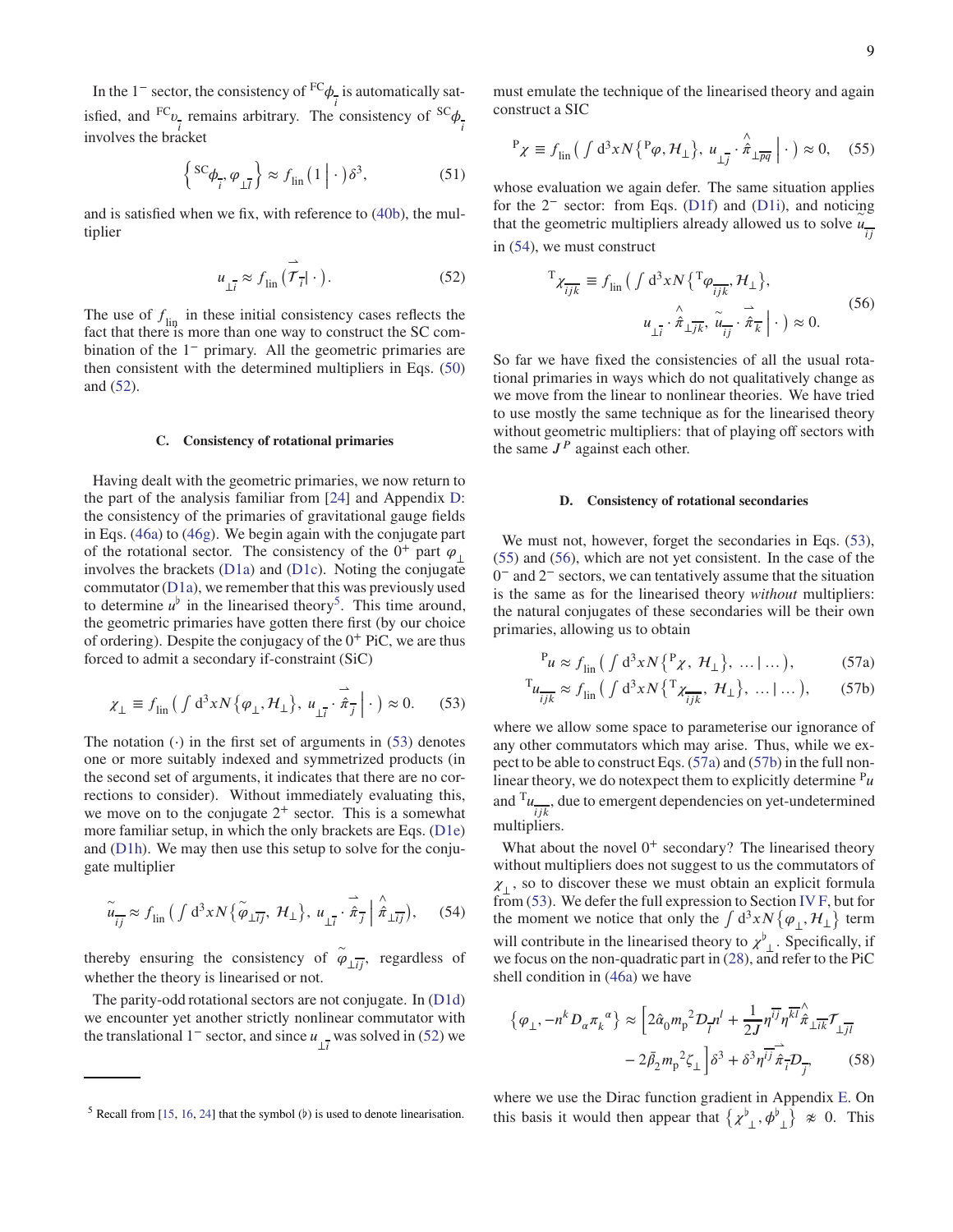should also apply in the nonlinear theory, so we can follow Eqs. [\(57a\)](#page-8-6) and [\(57b\)](#page-8-7) in writing

$$
v_{\perp} \approx f_{\text{lin}} \left( \int d^3 x N \{ \chi_{\perp}, \mathcal{H}_{\perp} \}, \dots | \dots \right). \tag{59}
$$

At least for the linearised case, it would seem that the consistencies of all the secondaries raised by the rotational sector are exactly absorbed by previously undetermined Hamiltonain multipliers: the algorithm in the this sector is then terminated.

#### **E. Consistency of translational primaries**

Moving over to the translational primaries, we find that we can absorb all their consistency conditions exactly by determining the conjugate rotational or translationalgeometric Hamiltonian multipliers. Referring first to Eqs. [\(50\)](#page-7-5) and  $(D1a)$ , then to Eqs.  $(D1g)$  to  $(D1i)$ , we write

$$
u_{\perp} \approx f_{\text{lin}} \left( \int d^3 x N \{ \varphi, \mathcal{H}_{\perp} \}, \, v_{\perp} \right) \, . \tag{60a}
$$

$$
\widetilde{u}_{\perp \overline{i j}} \approx f_{\rm lin} \left( \int d^3 x N \{ \widetilde{\varphi}_{\overline{i j}}, \mathcal{H}_{\perp} \}, \right. \n\widetilde{u}_{\overline{i j}} \cdot \hat{\pi}_{\overline{k l}}, \mathcal{T}_{\mathcal{U}_{\overline{i j k}}} \cdot \hat{\pi}_{\overline{i}} \mid \hat{\pi}_{\perp \overline{i j}} \right). \tag{60b}
$$

As before, these solutions are still available as we extend to the nonlinear theory, however they do rely on the continued success of Eqs. [\(57b\)](#page-8-7) and [\(59\)](#page-9-1) for an explicit solution. Finally we tackle the problematic 1<sup>−</sup> sector, the only constraint whose consistency is not yet established. Noticing that Eqs. [\(D1b\)](#page-13-10) to [\(D1f\)](#page-13-8) are all nonlinear commutators, it seems advantageous that the only linear commutator [\(51\)](#page-8-8) allows us to solve for the remaining Hamiltonian multiplier

$$
{}^{SC}v_{\vec{i}} \approx f_{\text{lin}} \left( \int d^3x N \{ \varphi_{\perp \vec{i}}, \mathcal{H}_{\perp} \}, u_{\perp \vec{i}} \cdot \hat{\vec{\pi}}_{\vec{j}k}, u_{\perp} \cdot \hat{\vec{\pi}}_{\vec{j}},
$$

$$
{}^{P}u \cdot \hat{\vec{\pi}}_{\perp \vec{i}j}, \tilde{u}_{\perp \vec{i}j} \cdot \hat{\vec{\pi}}_{\vec{k}}, {}^{T}u_{\frac{\lambda}{\text{ijk}}} \cdot \hat{\vec{\pi}}_{\perp \vec{l}m} \left| \cdot \right\rangle. \quad (61)
$$

This, too, is expected to hold for the nonlinear theory, but it does rely on explicit solutions from the system Eqs. [\(57a\)](#page-8-6), [\(57b\)](#page-8-7) and [\(59\)](#page-9-1). All the translational consistencies are absorbed by Hamiltonian multipliers. No constraints remain, and the Dirac–Bergmann algorithm is terminated.

### <span id="page-9-0"></span>**F. Nonlinear prospects**

In summary, we have obtained all Hamiltonian multipliers except for  ${}^{\mathrm{FC}}v$ <sup>*i*</sup></sup>, which remains indeterminate because  $F\hat{C}$  $\phi$  $\frac{1}{i}$  is  $FC<sup>6</sup>$  $FC<sup>6</sup>$  $FC<sup>6</sup>$ . All the other primaries are SC, and we propose to construct three sets of SC secondaries in  $\chi_+$ ,  $P_\chi$  and  $T_\chi$  $\frac{1}{ijk}$ .

<span id="page-9-1"></span>Wherever possible in the calculations above, we have ensured that Hamiltonian multipliers do not need to be solved simultaneously, the RHS of Eqs. [\(50\)](#page-7-5), [\(52\)](#page-8-0), [\(54\)](#page-8-3), [\(60a\)](#page-9-3), [\(60b\)](#page-9-4) and [\(61\)](#page-9-5) each depending in turn on predetermined quantities. This convenient pattern could be broken within Eqs. [\(57a\)](#page-8-6), [\(57b\)](#page-8-7) and [\(59\)](#page-9-1), which are not explicitly obtained, and which we tentatively assume (referring back to the traditional case [\[24\]](#page-11-11)) not to be a singular system in the Hamiltonian multipliers.

Accordingly, some changes to the order and structure of this solutions are expected as we pass from the linearised to the nonlinear theory. To see this, we use [\(48\)](#page-7-4) to determine the *nonlinear* 0 <sup>+</sup> SiC as follows

$$
\chi_{\perp} \approx -2\bar{\beta}_{2}m_{p}^{2}\zeta_{\perp} - \eta^{\overline{ij}}D_{\overline{i}}\left(\frac{\dot{\hat{\pi}}_{\overline{j}}}{J}\right) - \frac{n^{l}\eta^{\overline{ij}}D_{\overline{i}}\hat{\hat{\pi}}_{\perp\overline{j}}}{J}
$$

$$
-\frac{\eta^{\overline{ik}}\hat{\pi}_{\overline{i}}\hat{\tau}_{\overline{k}}}{2J} + \frac{\eta^{\overline{ik}}\eta^{\overline{j}\hat{i}}\hat{\pi}_{\perp\overline{ij}}\hat{\tau}_{\perp\overline{k}}}{J} + \frac{3\eta^{\overline{ik}}\eta^{\overline{j}\hat{i}}\hat{\pi}_{\perp\overline{i}\hat{j}}\hat{\pi}_{\overline{k}\overline{l}}}{8\hat{\beta}_{3}m_{p}^{2}J}
$$

$$
+ f_{\text{lin}}\left(u, u_{\perp\overline{i}} \cdot \hat{\pi}_{\overline{j}}\right| \cdot \right) \approx 0, \qquad (62)
$$

<span id="page-9-4"></span><span id="page-9-3"></span>where we do not need to obtain the precise coupling of the two Hamiltonian multipliers which are tangled up in the quantity. We see that the guess in [\(58\)](#page-8-9) is borne out, so that  $\{ \chi^\flat_{\bot}, \phi^\flat_{\bot} \} \not\approx$ 0 can be obtained from [\(50\)](#page-7-5). However this is not the only commutator, as we readily find for the nonlinear case

<span id="page-9-6"></span>
$$
\lim_{u, u_{\bot}^{-}\to 0} \left\{ \tilde{\varphi}_{\bot \overline{i}j}, \chi_{\bot} \right\} \approx \frac{3\eta^{\overline{k_1}} \hat{\hat{\pi}}_{\bot \langle \overline{i} | \overline{k}} \hat{\hat{\pi}}_{\bot \overline{i} \overline{j} \overline{j}}}{8\hat{\beta}_3 m_{\rm p}^2 J^3}.
$$
 (63)

The result in [\(63\)](#page-9-6) suggests that Eqs. [\(59\)](#page-9-1) and [\(60b\)](#page-9-4) will become co-dependent, scrambling the order of the linear solution method. The general system is expected to be more complicated.

<span id="page-9-5"></span>In order to calculate the d.o.f, we work with our picture of the linearised theory and assume (by the example of the original PGT in [\(2\)](#page-0-2)), that the sSFCs in [\(25\)](#page-4-15) always remain in the final reckoning both FC and independent as geometric multipliers are introduced. This postulate could be tested by investigating the constraint algebra [\[5\]](#page-10-6). In that case we obtain<sup>[7](#page-9-7)</sup>

<span id="page-9-8"></span>
$$
8 = \frac{1}{2} (80 + 2 \times (3 + 3 + 1))[\bar{\beta}_2 - \text{multipliers}]
$$
  
- 2 \times 10[sPFC] - 2 \times 10[sSFC]  
- (1 + 3 + 5 + 1 + 1 + 5 + 5 + 3 + 1)[iPSC] (64)  
- (1 + 1 + 5)[iSSC]  
- 2 \times 3[iPFC]).

It would seem that *six* d.o.f are now moving independently of the graviton.

<span id="page-9-2"></span><sup>&</sup>lt;sup>6</sup> Again, since we do not explicitly obtain the rotational SiCs, this is also an assumption.

<span id="page-9-7"></span><sup>&</sup>lt;sup>7</sup> Using basically the same labelling scheme in [\[15](#page-11-14), [16](#page-11-4), [24](#page-11-11)], where ifconstraints iP(S)F(S)C are primary(secondary) first(second) class.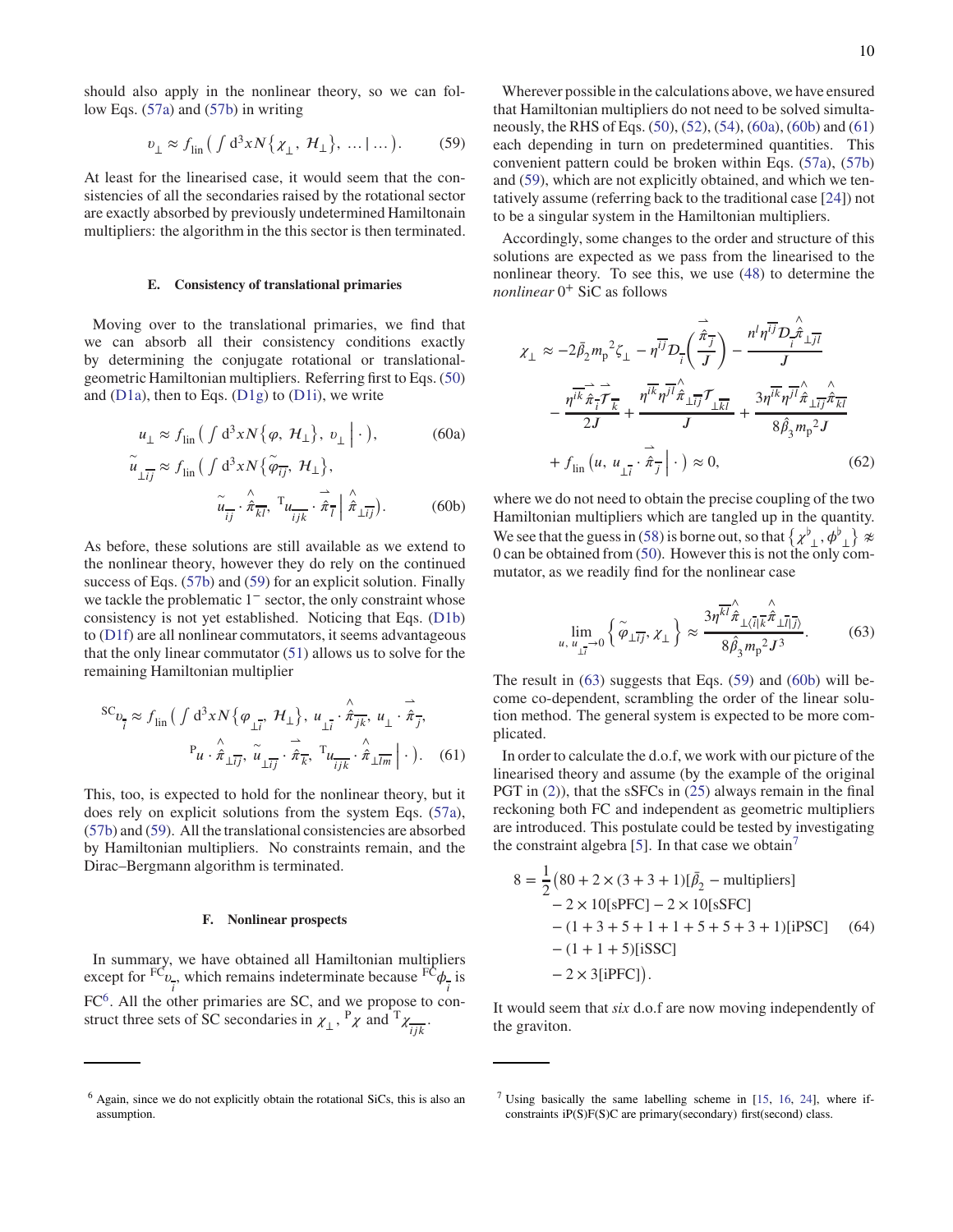In case of a breakdown of the linear solution, as warned about above, we use the very general method of Yo and Nester [\[24\]](#page-11-11) when checking the nonlinear d.o.f. We also assume the properties of the sSFCs to be preserved. The evaluation of *u* and  $u_{\perp i}$ ought to remain safe at all orders. Generically, the consistencies of the rotational primaries  $\varphi_{\perp}$ ,  ${}^{\text{P}}\varphi$ ,  $\overset{\sim}{\varphi}_{\perp ij}$  and  ${}^{\text{T}}\varphi$  $\frac{ijk}{}$ should determine  $\tilde{u}_{ij}$  and 'overflow' into seven SiCs  $\chi_{[7]}$ . The consistencies of  $\varphi_{\overline{ij}}$  and  $\chi_{[7]}$  together with  $\varphi$  and  $\varphi_{\overline{1}}$  collectively ∼ determine  $u_{\perp}$ ,  $\overline{v}_{\mu}$ ,  $\widetilde{u}_{\perp ij}$ ,  $\overline{v}_{\mu}$  $\frac{1}{ijk}$  and also <sup>SC</sup><sub>*v*</sub>  $\frac{1}{i}$  and  $v_{\perp}$ . The situation may involve cross-talk between  $J<sup>P</sup>$  sectors, but it seems to retain the eight d.o.f in [\(64\)](#page-9-8) as we move away from the torsionfree, Minkowski background.

# <span id="page-10-8"></span>**V. CLOSING REMARKS**

In this paper we have extended the original Poincaré gauge theory (PGT) in [\(2\)](#page-0-2) by introducing in [\(4\)](#page-1-3) a complete set of *geometric multiplier* fields, which deactivate various parts of the Riemann–Cartan curvature and the torsion. Teleparallel gravity is a special case of this extension. A chronic problem with the original PGT is the appearance of nonlinear commutators between primary constraints: these cause a departure from the linearised constraint structure which is manifest as a strong coupling problem. This problem is especially severe in purely quadratic theories (which can exhibit otherwise viable phenomenology without any Einstein–Hilbert term [\[10](#page-11-0), [14](#page-11-3)– [16\]](#page-11-4)) since the removal of the Einstein–Hilbert term leads to sparse commutators at linear order.

We have examined the effects of geometric multipliers on the canonical analysis. New primary and secondary constraints are produced, which typically fail to commute with the original primaries at linear order. Heuristically, the efficacy of this mechanism will be connected to the fact that the new fields in [\(4\)](#page-1-3) are multipliers: propagating d.o.fs would tend to increase with any new kinetic terms, offsetting any benefits.

We experimented with this approach on a non-viable example of the PGT, in which the Einstein–Cartan term is joined by quadratic torsion and curvature invariants so as to introduce a unitary, massive spin-parity  $(J^P)$  1<sup>+</sup> torsion vector in the linearised particle spectrum. That theory was known to contain a strongly coupled 1<sup>−</sup> ghost in its nonlinear completion. We imposed a minimal geometric multiplier, which affects the bad sector so as to equate the velocities and gradients within the 1<sup>-</sup>

part of the torsion tensor.

The modified particle spectrum in our example is not likely to be healthy before or after linearisation. Rather than a transition from five to eight d.o.f, we seem always to have eight. Even if the assumptions made during the evaluation are justified, we provide no reason to be optimistic about the resulting unitarity. It is not surprising that it is hard to use geometric multipliers to repair pre-existing theories. By so changing the linear constraint structure, unwanted modes may be activated and the unitarity destroyed. Such also was the case in [\[16](#page-11-4)] for the purely quadratic theory developed in [\[10,](#page-11-0) [14\]](#page-11-3): those same multipliers which do not interfere with the viable cosmology or gravitational waves of the original theory were shown to induce classical ghosts on the flat, torsion-free background. In that case the situation was not so critical, since the relevant cosmological background of that theory is thought instead to contain a constant, finite torsion condensate.

Notwithstanding the possible ghost and tachyon content of our example particle spectrum, the analysis shows that multiplier configurations may offer a novel route to softening the nonlinear transition in non-Riemannian theories, and so combat strong coupling. Solving for unitarity without strong coupling represents a major undertaking [\[34,](#page-11-22) [39,](#page-11-27) [40\]](#page-11-28). In the companion paper [\[27](#page-11-13)] we present computer algebra tools for performing the requisite canonical analysis at scale.

## **ACKNOWLEDGMENTS**

This work was performed using resources provided by the Cambridge Service for Data Driven Discovery (CSD3) operated by the University of Cambridge Research Computing Service [\(www.csd3.cam.ac.uk\)](www.csd3.cam.ac.uk), provided by Dell EMC and Intel using Tier-2 funding from the Engineering and Physical Sciences Research Council (capital grant EP/T022159/1), and DiRAC funding from the Science and Technology Facilities Council [\(www.dirac.ac.uk\)](www.dirac.ac.uk).

This manuscript was improved by the kind suggestions of Amel Duraković.

I would like to thank Milutin Blagojević for his cogent and helpful correspondence in October of 2021, and Tom Złośnik for useful conversations.

I am grateful for the kind hospitality of Leiden University and the Lorentz Institute, and the support of Girton College, Cambridge.

- <span id="page-10-0"></span>[1] T. W. B. Kibble, [J. Math. Phys.](https://doi.org/10.1063/1.1703702) **2**, 212 (1961).
- <span id="page-10-1"></span>[2] D. W. Sciama, [Rev. Mod. Phys.](https://doi.org/10.1103/RevModPhys.36.463) **36**, 463 (1964).
- <span id="page-10-2"></span>[3] R. Utiyama, Phys. Rev. **101**[, 1597 \(1956\).](https://doi.org/10.1103/PhysRev.101.1597)
- <span id="page-10-3"></span>[4] F. W. Hehl, P. Von Der Heyde, G. D. Kerlick, and J. M. Nester, [Rev. Mod. Phys](https://doi.org/10.1103/RevModPhys.48.393) **48**, 393 (1976).
- <span id="page-10-6"></span>[5] M. Blagojević, *[Gravitation and Gauge Symmetries](https://books.google.co.uk/books?id=Bmm2ugEACAAJ)*, Series in high energy physics, cosmology, and gravitation (Institute of Physics Publishing, Bristol, UK, 2002).
- [6] Y. N. Obukhov, [Int. J. Geom. Meth. Mod. Phys.](https://doi.org/10.1142/S021988780600103X) **3**, 95 (2006), [arXiv:gr-qc/0601090.](http://arxiv.org/abs/gr-qc/0601090)
- <span id="page-10-4"></span>[7] A. Lasenby, C. Doran, and S. Gull, [Philos. Trans. R. Soc A](https://doi.org/10.1098/rsta.1998.0178) **356**, 487 (1998), [arXiv:gr-qc/0405033 \[gr-qc\].](http://arxiv.org/abs/gr-qc/0405033)
- <span id="page-10-5"></span>[8] D. Puetzfeld, [New. Astron. Rev.](https://doi.org/10.1016/j.newar.2005.01.022) **49**, 59 (2005), [arXiv:gr-qc/0404119 \[gr-qc\].](http://arxiv.org/abs/gr-qc/0404119)
- <span id="page-10-7"></span>[9] P. Baekler, F. W. Hehl, and J. M. Nester,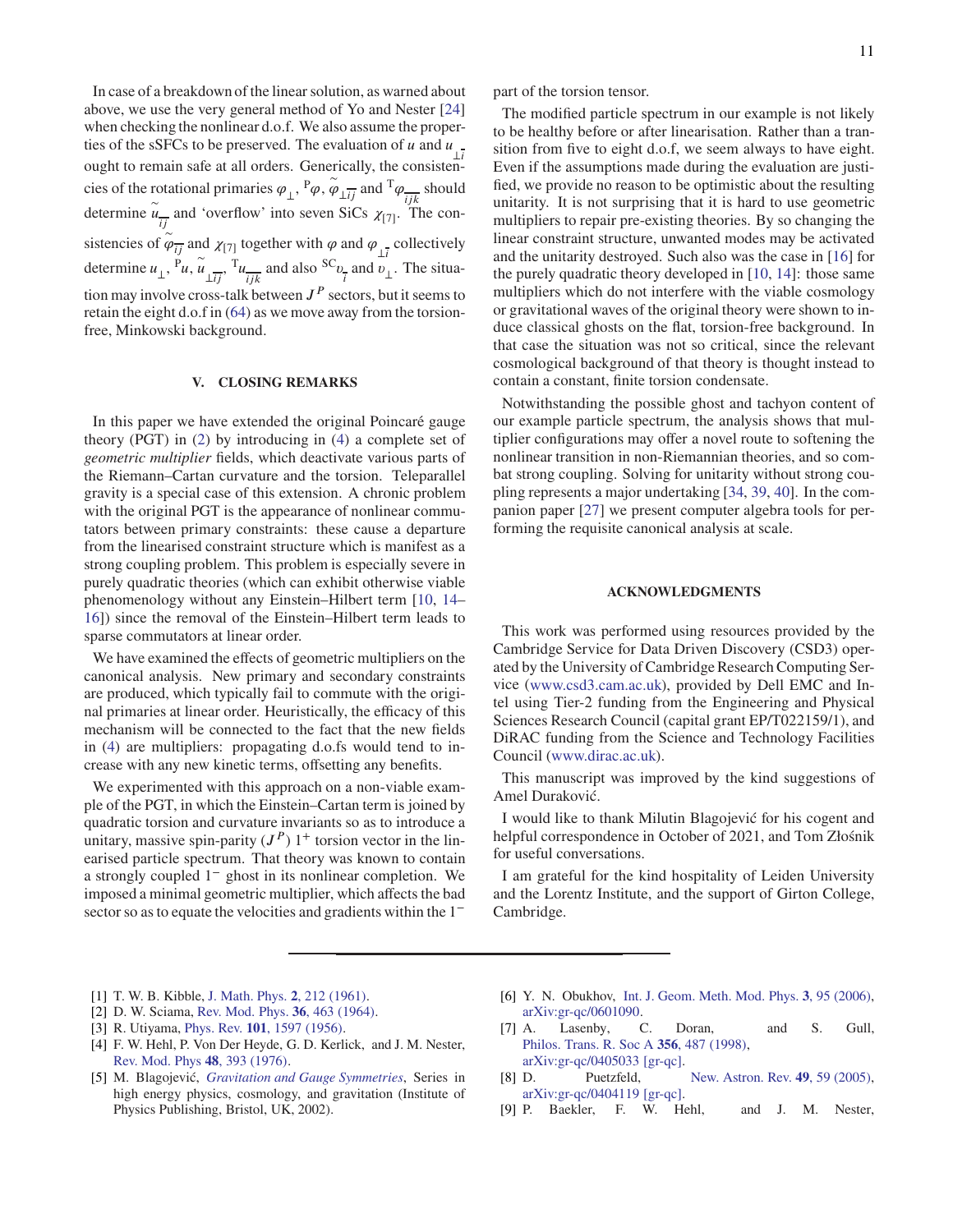Phys. Rev. D **83**[, 024001 \(2011\),](https://doi.org/10.1103/PhysRevD.83.024001) [arXiv:1009.5112 \[gr-qc\].](http://arxiv.org/abs/1009.5112)

- <span id="page-11-0"></span>[10] W. E. V. Barker, A. N. Lasenby, M. P. Hobson, and W. J. Handley, Phys. Rev. D **102**[, 084002 \(2020\),](https://doi.org/10.1103/PhysRevD.102.084002) [arXiv:2006.03581 \[gr-qc\].](http://arxiv.org/abs/2006.03581)
- <span id="page-11-1"></span>[11] D. Puetzfeld and Y. N. Obukhov, [Int. J. Mod. Phys. D](https://doi.org/10.1142/S0218271814420048) **23**, 1442004 (2014), [arXiv:1405.4137 \[gr-qc\].](http://arxiv.org/abs/1405.4137)
- [12] W.-T. Ni, [Rep. Prog. Phys.](https://doi.org/10.1088/0034-4885/73/5/056901) **73**, 056901 (2010), [arXiv:0912.5057 \[gr-qc\].](http://arxiv.org/abs/0912.5057)
- <span id="page-11-2"></span>[13] W.-T. Ni, in *[International Journal of Modern Physics Conference Series](https://doi.org/10.1142/S2010194516600107)*, International Journal of Modern Physics Conference Series, Vol. 40 (2016) pp. 1660010–146, [arXiv:1501.07696 \[hep-ph\].](http://arxiv.org/abs/1501.07696)
- <span id="page-11-3"></span>[14] W. E. V. Barker, A. N. Lasenby, M. P. Hobson, and W. J. Handley, Phys. Rev. D **102**[, 024048 \(2020\),](https://doi.org/10.1103/PhysRevD.102.024048) [arXiv:2003.02690 \[gr-qc\].](http://arxiv.org/abs/2003.02690)
- <span id="page-11-14"></span>[15] W. E. V. Barker, A. N. Lasenby, M. P. Hobson, and W. J. Handley, Phys. Rev. D **104**[, 084036 \(2021\),](https://doi.org/10.1103/PhysRevD.104.084036) [arXiv:2101.02645 \[gr-qc\].](http://arxiv.org/abs/2101.02645)
- <span id="page-11-4"></span>[16] W. E. V. Barker, *Gauge theories of gravity*, [Ph.D. thesis,](https://wevbarker.com/thesis.html) Wolfson College, University of Cambridge (2021).
- <span id="page-11-5"></span>[17] J. Beltrán Jiménez, L. Heisenberg, and T. S. Koivisto, Universe **5**[, 173 \(2019\),](https://doi.org/ 10.3390/universe5070173) [arXiv:1903.06830 \[hep-th\].](http://arxiv.org/abs/1903.06830)
- <span id="page-11-6"></span>[18] A. Trautman, "Encyclopaedia of mathematical physics," (Elsevier, Oxford, UK, 2006) Chap. Einstein-Cartan Theory, pp. 189–195, [arXiv:gr-qc/0606062 \[gr-qc\].](http://arxiv.org/abs/gr-qc/0606062)
- <span id="page-11-7"></span>[19] M. Blagojević and B. Cvetković, Phys. Rev. D **98**[, 024014 \(2018\),](https://doi.org/10.1103/PhysRevD.98.024014) [arXiv:1804.05556 \[gr-qc\].](http://arxiv.org/abs/1804.05556)
- [20] D. Diakonov, A. G. Tumanov, and A. A. Vladimirov, Phys. Rev. D **84**[, 124042 \(2011\),](https://doi.org/10.1103/PhysRevD.84.124042) [arXiv:1104.2432 \[hep-th\].](http://arxiv.org/abs/1104.2432)
- [21] F.-H. Ho and J. M. Nester, [Int. J. Mod. Phys. D](https://doi.org/10.1142/S0218271811020391) **20**, 2125 (2011).
- <span id="page-11-8"></span>[22] P. Baekler and F. W. Hehl, [Class. Quantum Gravity](https://doi.org/10.1088/0264-9381/28/21/215017) **28**, 215017 (2011), [arXiv:1105.3504 \[gr-qc\].](http://arxiv.org/abs/1105.3504)
- <span id="page-11-9"></span>[23] H.-J. Yo and J. M. Nester, [Int. J. Mod. Phys. D](https://doi.org/10.1142/S021827189900033X) **08**, 459 (1999), [arXiv:gr-qc/9902032 \[gr-qc\].](http://arxiv.org/abs/gr-qc/9902032)
- <span id="page-11-11"></span>[24] H.-J. Yo, J. M. Nester, and W. T. Ni, [Int. J. Mod. Phys. D](https://doi.org/10.1142/S0218271802001998) **11**, 747 (2002), [arXiv:gr-qc/0112030 \[gr-qc\].](http://arxiv.org/abs/gr-qc/0112030)
- <span id="page-11-10"></span>[25] J. Beltrán Jiménez and F. J. Maldonado Torralba, [Eur. Phys. J. C](https://doi.org/ 10.1140/epjc/s10052-020-8163-8) **80**, 611 (2020), [arXiv:1910.07506 \[gr-qc\].](http://arxiv.org/abs/1910.07506)
- <span id="page-11-12"></span>[26] H. Chen, J. M. Nester, and H.-J. Yo, Acta Phys. Pol. B **29**, 961 (1998).
- <span id="page-11-13"></span>[27] W. E. V. Barker, *Supercomputers against strong coupling in gravity with curvature and torsion* (In prep., 2022).
- <span id="page-11-15"></span>[28] R. Utiyama, [Prog. Theor. Phys.](https://doi.org/10.1143/PTP.50.2080) **50**, 2080 (1973).
- <span id="page-11-16"></span>[29] R. Utiyama, [Prog. Theor. Phys.](https://doi.org/10.1143/PTP.53.565) **53**, 565 (1975).
- <span id="page-11-17"></span>[30] A. N. Lasenby and M. P. Hobson, J. Math. Phys. **57**[, 092505 \(2016\),](https://doi.org/10.1063/1.4963143) [arXiv:1510.06699 \[gr-qc\].](http://arxiv.org/abs/1510.06699)
- <span id="page-11-18"></span>[31] Y. Ne'Eman and D. Šijački, [Phys. Lett. B](https://doi.org/10.1016/0370-2693(88)90157-8) **200**, 489 (1988).
- <span id="page-11-19"></span>[32] G. W. Horndeski, [Int. J. Theor. Phys.](https://doi.org/10.1007/BF01807638) **10**, 363 (1974). [33] M. Blagojevic and M. Vasilic,
- <span id="page-11-20"></span>[Class. Quantum Gravity](https://doi.org/10.1088/0264-9381/17/18/313) **17**, 3785 (2000), [arXiv:hep-th/0006080 \[hep-th\].](http://arxiv.org/abs/hep-th/0006080)
- <span id="page-11-22"></span>[34] Y.-C. Lin, M. P. Hobson, and A. N. Lasenby, Phys. Rev. D **99**[, 064001 \(2019\),](https://doi.org/10.1103/PhysRevD.99.064001) [arXiv:1812.02675 \[gr-qc\].](http://arxiv.org/abs/1812.02675)
- <span id="page-11-23"></span>[35] M. Blagojević and I. A. Nikolić, Phys. Rev. D **28**[, 2455 \(1983\).](https://doi.org/10.1103/PhysRevD.28.2455)
- <span id="page-11-24"></span>[36] M. Blagojević and M. Vasilić, Phys. Rev. D **35**[, 3748 \(1987\).](https://doi.org/10.1103/PhysRevD.35.3748)
- <span id="page-11-25"></span>[37] I. A. Nikolić, Phys. Rev. D **30**[, 2508 \(1984\).](https://doi.org/ 10.1103/PhysRevD.30.2508)
- <span id="page-11-26"></span>[38] E. Sezgin and P. van Nieuwenhuizen, Phys. Rev. D **21**[, 3269 \(1980\).](https://doi.org/10.1103/PhysRevD.21.3269)
- <span id="page-11-27"></span>[39] Y.-C. Lin, M. P. Hobson, and A. N. Lasenby, Phys. Rev. D **101**[, 064038 \(2020\),](https://doi.org/10.1103/PhysRevD.101.064038) [arXiv:1910.14197 \[gr-qc\].](http://arxiv.org/abs/1910.14197)
- <span id="page-11-28"></span>[40] Y.-C. Lin, M. P. Hobson, and A. N. Lasenby,

Phys. Rev. D **104**[, 024034 \(2021\),](https://doi.org/10.1103/PhysRevD.104.024034) [arXiv:2005.02228 \[gr-qc\].](http://arxiv.org/abs/2005.02228)

- <span id="page-11-33"></span>[41] M. Henneaux and C. Teitelboim, *Quantization of gauge systems* (Princeton University Press, Princeton, New Jersey, 1992).
- <span id="page-11-34"></span>[42] K. Sundermeyer, *Constrained dynamics* (Springer, Berlin, Germany, 1982) p. 68.
- <span id="page-11-35"></span>[43] M. Blagojevic, M. Vasilic, and T. Vukasinac, [Class. Quant. Grav.](https://doi.org/10.1088/0264-9381/11/9/002) **11**, 2143 (1994), [arXiv:hep-th/9311146.](http://arxiv.org/abs/hep-th/9311146)

#### <span id="page-11-21"></span>**Appendix A: Irreducible decomposition**

In this appendix, we detail the notation used in [\[15](#page-11-14), [16,](#page-11-4) [27\]](#page-11-13) for the SO(3) irreps of various quantities. The translational parallel momentum decomposes as

<span id="page-11-29"></span>
$$
\hat{\pi}_{k\bar{l}} = \hat{\pi}_{\overline{k}\bar{l}} + n_k \hat{\pi}_{\bot\bar{l}},
$$
\n(A1a)

<span id="page-11-30"></span>
$$
\hat{\pi}_{\overline{k}\overline{l}} = \frac{1}{3} \eta_{\overline{k}\overline{l}} \hat{\pi} + \hat{\hat{\pi}}_{\overline{k}\overline{l}} + \tilde{\hat{\pi}}_{\overline{k}\overline{l}}, \tag{A1b}
$$

where in  $(A1a)$  there is a 1<sup>-</sup> irrep, and a term which further decomposes in  $(A1b)$  to give  $0^+$ , antisymmetric  $1^+$ , and symmetric (but traceless) 2 <sup>+</sup> irreps. Similarly, the rotational parallel momentum is

*̂𝜋*

<span id="page-11-31"></span>
$$
\hat{\tau}_{kl\overline{m}} = \hat{\pi}_{\overline{klm}} + 2n_{[k}\hat{\pi}_{\bot \overline{l}]\overline{m}},\tag{A2a}
$$

$$
\hat{\pi}_{\perp\overline{k}\overline{l}} = \frac{1}{3} \eta_{\overline{k}\overline{l}} \hat{\pi}_{\perp} + \hat{\hat{\pi}}_{\perp\overline{k}\overline{l}} + \tilde{\hat{\pi}}_{\perp\overline{k}\overline{l}}, \tag{A2b}
$$

$$
\hat{\pi}_{\overline{\underline{k}\underline{l}\underline{m}}} = \frac{1}{6} \epsilon_{\overline{\underline{k}\underline{l}\underline{m}\underline{1}}} \mathbf{P}_{\hat{\pi}} + \dot{\hat{\pi}}_{\overline{\underline{l}\underline{k}}}\eta_{\overline{\underline{l}\underline{m}}} + \frac{4}{3} \mathbf{T} \hat{\pi}_{\overline{\underline{k}\underline{l}\underline{m}}},\tag{A2c}
$$

with  $0^+$ ,  $1^+$  and  $2^+$  modes in [\(A2b\)](#page-11-31), and  $0^-$ ,  $1^-$  and  $2^-$  modes in [\(A2c\)](#page-11-32).

The field strengths are decomposed into parallel and perpendicular parts

<span id="page-11-32"></span>
$$
\mathcal{R}_{ijkl} = \mathcal{R}_{ijkl} + 2n_{[k]}\mathcal{R}_{ij\perp|\overline{l}|}, \tag{A3a}
$$

$$
\mathcal{T}_{ikl} = \mathcal{T}_{i\overline{kl}} + 2n_{[k]}\mathcal{T}_{i\perp|\overline{l}|}.
$$
 (A3b)

The parallel  $\mathcal{R}_{ij\overline{k}l}$  contains the 0<sup>+</sup> part <u> $\mathcal{R}_{j}$ </u>, 1<sup>+</sup> part  $\underline{\mathcal{R}}_{[ij]}$ , 2<sup>+</sup> part  $\overline{\mathcal{R}}$  $\frac{\overline{\langle ij \rangle}}{\langle ij \rangle}$ , 0<sup>-</sup> part <sup>P</sup>R<sub>⊥</sub><sub>o</sub>, 1<sup>-</sup> part R<sub>⊥</sub> and 2<sup>-</sup> part <sup>T</sup>R<sub>⊥*ijk*</sub>. The  $(\langle \cdot \rangle)$  notation indicates the symmetric-traceless operation. The perpendicular  $\mathcal{R}_{ij\perp i}$  contains the 0<sup>+</sup> part  $\mathcal{R}_{\perp\perp}$ , 1<sup>+</sup> part  $\mathcal{R}_{\perp[\overline{i} j]\perp}$ , 2<sup>+</sup> part  $\mathcal{R}_{\perp\langle\overline{i} j\rangle\perp}$ , 0<sup>-</sup> part  $\mathcal{R}_{\circ\perp}$ , 1<sup>-</sup> part  $\mathcal{R}_{\overline{i}\perp}$  and 2<sup>-</sup> part  ${}^{T}R_{\overline{\scriptstyle{ijk\perp}}}.$ 

The parallel  $\mathcal{T}_{ikl}$  contains the 0<sup>-</sup> part <sup>P</sup> $\mathcal{T}$ , 1<sup>+</sup> part  $\mathcal{T}_{\perp ij}$ , 1<sup>-</sup> ⇀

part  $\mathcal{T}^-_i$  and 2<sup>-</sup> part <sup>T</sup> $\mathcal{T}$  $\frac{\epsilon}{ijk}$ . The perpendicular  $\mathcal{T}_{i\perp i}$  contains the  $0^+$  part  $\mathcal{T}_{\perp}$ ,  $1^+$  part  $\mathcal{T}_{\overline{\lfloor ij \rfloor \perp}}$ ,  $1^-$  part  $\mathcal{T}_{\perp i\perp}$  and  $2^+$  part  $\mathcal{T}_{\overline{\lfloor ij \rfloor \perp}}$ .

Our conventions for the  $SO(3)$  irreps of other quantities whose Lorentz indices have the same structure, are to recycle the various expressions above, replacing only the symbols  $\hat{\pi}$ ,  $\mathcal{R}$ ,  $\mathcal{T}$ , etc.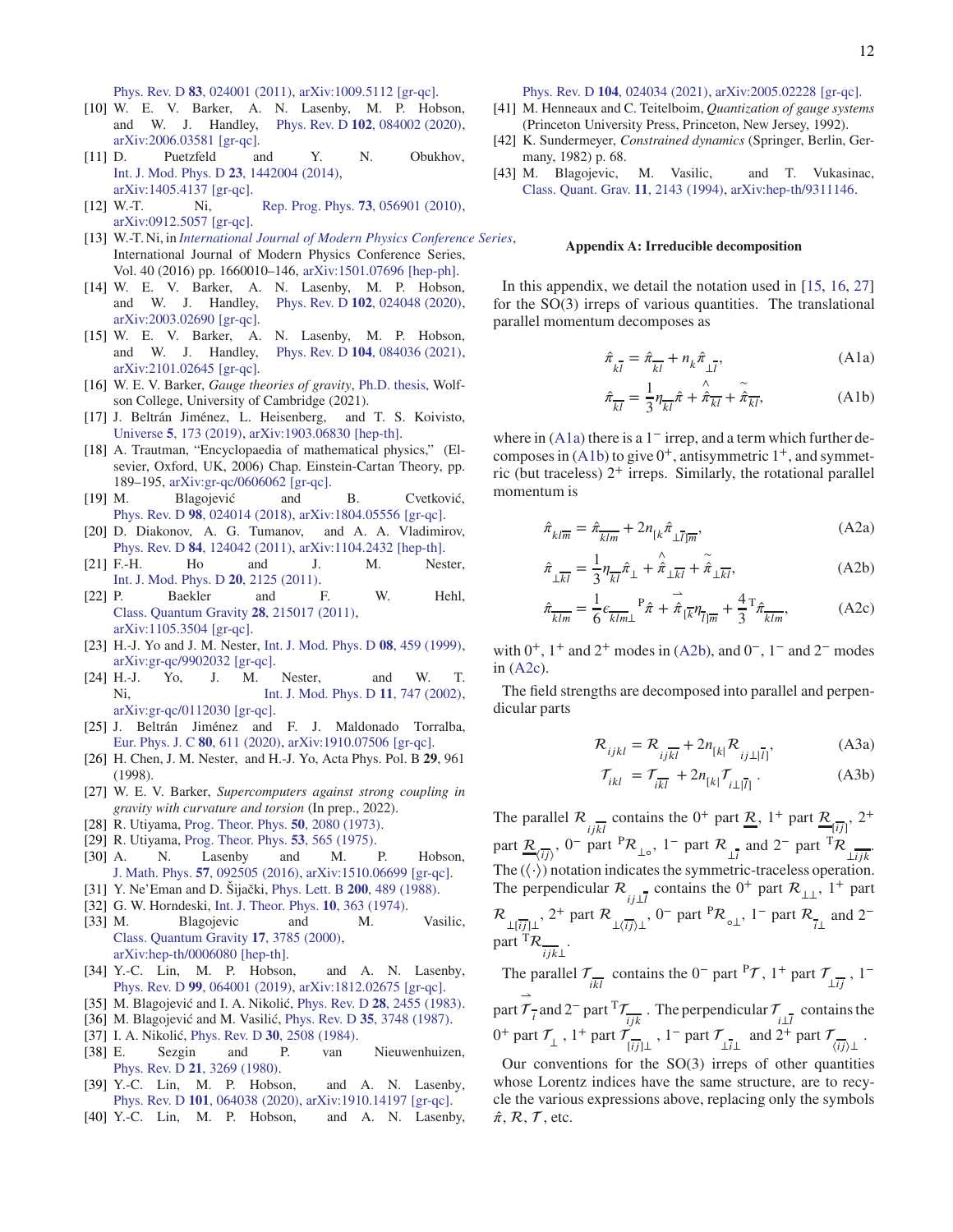## <span id="page-12-0"></span>**Appendix B: The transfer couplings**

We provide in this appendix translations of the transfer couplings from Eq. [\(8\)](#page-2-3) into the formalisms set out in [\[15](#page-11-14)]. The first half of the transfer couplings in [\(8\)](#page-2-3) are found to be

$$
\begin{aligned}\n\bar{\alpha}_{0^+}^{\parallel\parallel} & \equiv \frac{1}{2}(\bar{\alpha}_4 + \bar{\alpha}_6), \qquad \bar{\alpha}_{0^-}^{\parallel\parallel} \equiv \frac{1}{2}(\bar{\alpha}_2 + \bar{\alpha}_3), \\
\bar{\alpha}_{1^+}^{\parallel\parallel} & \equiv -\frac{1}{2}(\bar{\alpha}_2 + \bar{\alpha}_5), \quad \bar{\alpha}_{1^-}^{\parallel\parallel} \equiv \frac{1}{2}(\bar{\alpha}_4 + \bar{\alpha}_5), \\
\bar{\alpha}_{2^+}^{\parallel\parallel} & \equiv \frac{1}{2}(\bar{\alpha}_1 + \bar{\alpha}_4), \qquad \bar{\alpha}_{2^-}^{\parallel\parallel} \equiv \frac{1}{2}(\bar{\alpha}_1 + \bar{\alpha}_2), \\
\bar{\alpha}_{0^+}^{\perp\parallel} & \equiv -\frac{1}{4}(\bar{\alpha}_4 - \bar{\alpha}_6), \quad \bar{\alpha}_{0^-}^{\perp\parallel} \equiv \frac{1}{2}(\bar{\alpha}_2 - \bar{\alpha}_3), \\
\bar{\alpha}_{1^+}^{\perp\parallel} & \equiv -\frac{1}{2}(\bar{\alpha}_2 - \bar{\alpha}_5), \quad \bar{\alpha}_{1^-}^{\perp\parallel} \equiv \frac{1}{2}(\bar{\alpha}_4 - \bar{\alpha}_5), \\
\bar{\alpha}_{2^+}^{\perp\parallel} & \equiv \frac{1}{2}(\bar{\alpha}_1 - \bar{\alpha}_4), \qquad \bar{\alpha}_{2^-}^{\perp\parallel} \equiv -\frac{1}{2}(\bar{\alpha}_1 - \bar{\alpha}_2),\n\end{aligned} \tag{B1}
$$

and the remaining couplings are *mostly* found using the rules  $\bar{\alpha}^{\perp\perp}_{\scriptscriptstyle{A}}$  $\frac{11}{A} \equiv \frac{1}{2}$  $\frac{1}{2}\bar{\alpha}_{A}^{\parallel\parallel}$  $\frac{\|\cdot\|}{A}$  and  $\bar{\alpha}^{\|\cdot\|}_{A}$  $\frac{\parallel\perp}{A} \equiv \frac{1}{2}$  $rac{1}{2}\bar{\alpha}_A^{\perp\parallel}$  $_{A}^{\perp \parallel}$ , with the three exceptions  $\bar{\alpha}_{1^+}^{\perp\perp} \equiv -\frac{1}{2}$  $\frac{1}{2}\bar{\alpha}_{1+}^{\parallel\parallel}$  $\frac{\| \cdot \|}{1^+}, \ \bar{\alpha} \|^{\perp}_{1^+} \equiv -\frac{1}{2}$  $rac{1}{2}\overline{\alpha}_{1+}^{\perp}$  $\frac{1}{1^+}$  and  $\bar{\alpha}_{0^+}^{\perp \parallel} \equiv \frac{1}{2}$  $\frac{1}{2}\bar{\alpha}_{0^+}^{\parallel\perp}$  $\mathbf{0}^{\parallel \perp}$ , and these quirks just result from the 'human' normalisation of the SO(3) representations. It goes without saying that a precisely equivalent formulation can be constructed for the couplings  $\{\hat{\alpha}_I\}$ . The translational transfer couplings are

$$
\begin{aligned}\n\bar{\beta}_{0^+}^{\parallel\parallel} &\equiv 0, &\quad \bar{\beta}_{0^-}^{\parallel\parallel} &\equiv \frac{1}{6} \bar{\beta}_3, \\
\bar{\beta}_{1^+}^{\parallel\parallel} &\equiv \frac{1}{3} (2 \bar{\beta}_1 + \bar{\beta}_3), &\quad \bar{\beta}_{1^-}^{\parallel\parallel} &\equiv \frac{1}{3} (\bar{\beta}_1 + 2 \bar{\beta}_2), \\
\bar{\beta}_{2^+}^{\parallel\parallel} &\equiv 0, &\quad \bar{\beta}_{2^-}^{\parallel\parallel} &\equiv \bar{\beta}_1, \\
\bar{\beta}_{0^+}^{\perp\parallel} &\equiv 0, &\quad \bar{\beta}_{0^-}^{\perp\parallel} &\equiv 0, \\
\bar{\beta}_{1^+}^{\perp\parallel} &\equiv -\frac{1}{3} (\bar{\beta}_1 - \bar{\beta}_3), &\quad \bar{\beta}_{1^-}^{\perp\parallel} &\equiv -\frac{1}{3} (\bar{\beta}_1 - \bar{\beta}_2), \\
\bar{\beta}_{2^+}^{\perp\parallel} &\equiv 0, &\quad \bar{\beta}_{2^-}^{\perp\parallel} &\equiv 0, \\
\bar{\beta}_{0^+}^{\perp\perp} &\equiv \frac{1}{2} \bar{\beta}_2, &\quad \bar{\beta}_{0^-}^{\perp\perp} &\equiv 0, \\
\bar{\beta}_{1^+}^{\perp\perp} &\equiv \frac{1}{6} (\bar{\beta}_1 + 2 \bar{\beta}_3), &\quad \bar{\beta}_{1^-}^{\perp\perp} &\equiv \frac{1}{6} (2 \bar{\beta}_1 + \bar{\beta}_2), \\
\bar{\beta}_{2^+}^{\perp\perp} &\equiv \frac{1}{2} \bar{\beta}_1, &\quad \bar{\beta}_{2^-}^{\perp\perp} &\equiv 0,\n\end{aligned} \label{eq:3}
$$

where we find  $\bar{\beta}_{F}^{\perp \parallel}$  $\bar{E}_{E}^{\perp \parallel} \equiv \bar{\beta}_{E}^{\parallel \perp}$  $E^{\parallel \perp}$ . We can thus summarise some important relations for nonvanishing transfer couplings as

$$
\frac{\bar{\alpha}_A^{\|\|}}{\bar{\alpha}_A^{\|\bot}} \equiv \frac{\bar{\alpha}_A^{\|\bot\|}}{\bar{\alpha}_A^{\|\bot}} \equiv \frac{\hat{\alpha}_A^{\|\||}}{\hat{\alpha}_A^{\|\bot}} \equiv \frac{\hat{\alpha}_A^{\|\bot\|}}{\hat{\alpha}_A^{\|\bot}} = 2, \quad \frac{\bar{\beta}_E^{\|\bot\|}}{\bar{\beta}_E^{\|\bot}} \equiv \frac{\hat{\beta}_E^{\|\bot\|}}{\hat{\beta}_E^{\|\bot}} = 1, \quad (B3)
$$

with two sets of exceptions in the rotational sector

$$
\frac{\bar{\alpha}_{1^{+}}^{\parallel\parallel}}{\bar{\alpha}_{1^{+}}^{\perp\perp}} \equiv \frac{\bar{\alpha}_{1^{+}}^{\perp\parallel}}{\bar{\alpha}_{1^{+}}^{\parallel\perp}} \equiv \frac{\hat{\alpha}_{1^{+}}^{\parallel\parallel}}{\hat{\alpha}_{1^{+}}^{\perp\perp}} \equiv \frac{\hat{\alpha}_{1^{+}}^{\perp\parallel}}{\hat{\alpha}_{1^{+}}^{\parallel\perp}} = \frac{\hat{\alpha}_{1^{+}}^{\parallel\parallel}}{\hat{\alpha}_{1^{+}}^{\parallel\perp}} = -2,
$$
\n
$$
\frac{\bar{\alpha}_{0^{+}}^{\parallel\parallel}}{\bar{\alpha}_{0^{+}}^{\perp\perp}} \equiv \frac{\hat{\alpha}_{0^{+}}^{\parallel\parallel}}{\hat{\alpha}_{0^{+}}^{\perp\perp}} \equiv \frac{\hat{\alpha}_{0^{+}}^{\parallel\perp}}{\hat{\alpha}_{0^{+}}^{\perp\perp}} = \frac{\hat{\alpha}_{0^{+}}^{\parallel\perp}}{\hat{\alpha}_{0^{+}}^{\perp\parallel}} = 2.
$$
\n(B4)

The resulting effect of the multipliers in the Lagrangian picture Eqs. [\(16a\)](#page-3-7) and [\(16b\)](#page-3-8) translates to

$$
\bar{\alpha}_{1} \neq 0 \Rightarrow \underline{R}_{\langle i j \rangle} + \underline{R}_{\perp \langle i j \rangle \perp} \approx {}^{T}R_{\perp \overline{i} j k} - {}^{T}R_{\overline{i} j k} \approx 0, \quad (B5a)
$$
  

$$
\bar{\alpha}_{2} \neq 0 \Rightarrow {}^{P}R_{\perp o} + {}^{P}R_{o\perp} \approx \underline{R}_{\overline{i} j j} - R_{\perp \overline{i} j j \perp}
$$
  

$$
\approx {}^{T}R_{\perp \overline{i} j k} + {}^{T}R_{\overline{i} j k \perp} \approx 0, \quad (B5b)
$$

$$
\bar{\alpha}_3 \neq 0 \Rightarrow {}^{P}R_{\perp \circ} - {}^{P}R_{\circ \perp} \approx 0,
$$
\n
$$
\bar{\alpha}_4 \neq 0 \Rightarrow R - 2R_{\perp \perp} \approx R_{\perp \perp} + R_{\perp}.
$$
\n(B5c)

$$
\psi \neq 0 \Rightarrow \underline{\mathcal{R}} - 2\mathcal{R}_{\perp\perp} \approx \mathcal{R}_{\perp\overline{i}} + \mathcal{R}_{\overline{i}\perp}
$$
  
 
$$
\approx \underline{\mathcal{R}}_{\overline{i}} - \mathcal{R}_{\overline{i}} \approx 0, \tag{B5c}
$$

$$
\approx \underbrace{\mathcal{R}}_{\langle \overline{\imath j} \rangle} - \mathcal{R}_{\perp \langle \overline{\imath j} \rangle \perp} \approx 0, \tag{B5d}
$$
\n
$$
\bar{\alpha}_{5} \neq 0 \Rightarrow \underbrace{\mathcal{R}_{\square \overline{\imath j}}}_{\langle \overline{\imath j} \rangle \perp} + \mathcal{R}_{\perp \overline{\imath j} \parallel \perp} \approx \mathcal{R}_{\perp \overline{\imath}} - \mathcal{R}_{\overline{\imath} \perp} \approx 0, \tag{B5e}
$$

$$
\bar{\alpha}_6 \neq 0 \Rightarrow \underline{\mathcal{R}} + 2\mathcal{R}_{\perp\perp} \approx 0 \tag{B5f}
$$

$$
\bar{\beta}_1 \neq 0 \Rightarrow \mathcal{T}_{\frac{1}{2}} - \mathcal{T}_{\frac{1}{2}} \approx \vec{\mathcal{T}}_{\vec{i}} - 2\mathcal{T}_{\frac{1}{2}} \n\approx \mathcal{T}_{\mathcal{T}_{ijk}} \approx \mathcal{T}_{\frac{1}{\langle i \rangle} \perp} \approx 0,
$$
\n(B5g)

$$
\bar{\beta}_2 \neq 0 \Rightarrow \vec{\mathcal{T}}_{\bar{i}} + \mathcal{T}_{\underline{i}i\bot} \approx \mathcal{T}_{\overline{k}\bot}^{\overline{k}} \approx 0, \tag{B5h}
$$

$$
\bar{\beta}_3 \neq 0 \Rightarrow \mathcal{T}_{\perp ij} + 2\mathcal{T}_{\overline{[ij]}\perp} \approx {}^{\mathbf{P}}\mathcal{T} \approx 0.
$$
 (B5i)

## <span id="page-12-5"></span><span id="page-12-3"></span>**Appendix C: Linearisation of sure primary first-class constraints**

<span id="page-12-4"></span>In this appendix we will consider the safety of including the linearised sSFCs in the final d.o.f count. We recall that the Poincaré gauge symmetry implies the existence of 10 sSFCs, labelled  $\mathcal{H}_{\perp}$ ,  $\mathcal{H}_{\alpha}$ ,  $\mathcal{H}_{\frac{1}{ij}}$  and  $\mathcal{H}_{\frac{1}{1}}$ . However we frequently found in [\[15\]](#page-11-14) that some of these quantitites were missing when linearised on the PiC shell. An sSFC may clearly vanish if it is an arbitrary linear combination of iPFCs (PiCs which are FC in the final analysis), consistent with its FC property; how then to interpret an sSFC which happens to be an arbitrary linear combination of iSSCs?

This problem is resolved when we see that Eqs. [\(23a\)](#page-4-5) to [\(23d\)](#page-4-8) are *incomplete* formulae for the sSFCs when iPSCs (PiCs which are SC in the final analysis) are present in the theory. Let the super-Hamiltonian be, to lowest perturbative order, a linear combination of the only two iPSCs which appear in a given theory

<span id="page-12-7"></span>
$$
\mathcal{H}^{\flat}_{\perp} \equiv c_A^{\ \hat{u}A}\varphi^{\flat}_{\ \hat{u}} + c_E^{\ \hat{u}E}\varphi^{\flat}_{\ \hat{u}} \approx 0, \tag{C1}
$$

<span id="page-12-2"></span><span id="page-12-1"></span>and note that the only nonvanishing commutator between PiCs  $\left\{\begin{array}{c} A_{\phi}^{\flat} \phi_{\mu}^{\flat} \neq \phi_{\mu}^{\flat} \end{array}\right\}$  will be of order unity. The total Hamiltonian will take the form

<span id="page-12-6"></span>
$$
\mathcal{H}_{\mathbf{T}} \equiv N \mathcal{H}_{\perp}^{\flat} + {}^{A}u^{\flat \acute{u}A} \boldsymbol{\varphi}_{\acute{u}}^{\flat} + {}^{E}u^{\flat \acute{u}E} \boldsymbol{\varphi}_{\acute{u}}^{\flat} + \cdots
$$
\n
$$
\equiv N \overline{\mathcal{H}}_{\perp}^{\flat} + \cdots, \tag{C2}
$$

where the elipses in  $(C2)$  include the remaining sSFCs, iPFCs and surface terms, and all higher-order terms. The *modified*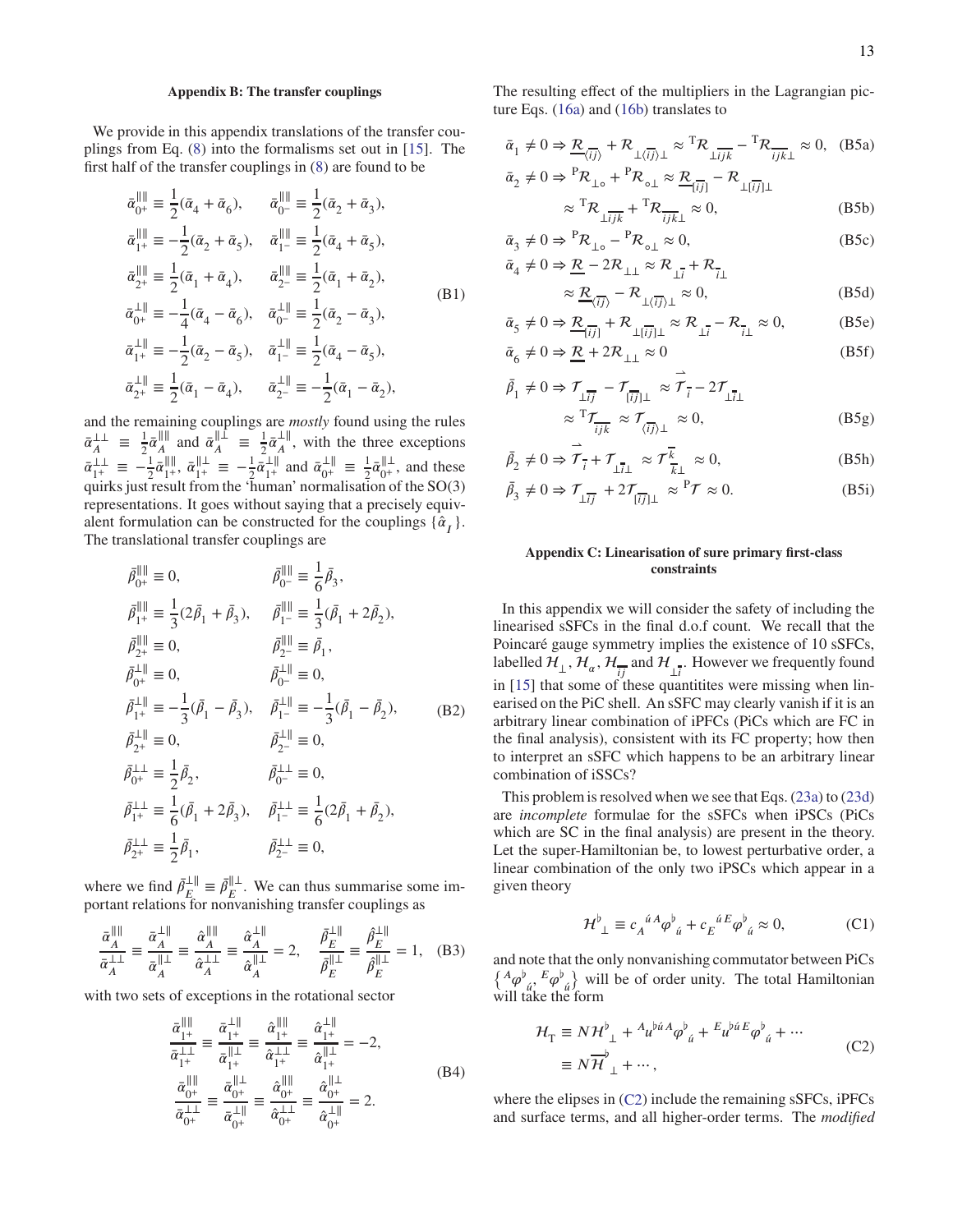super-Hamiltonian is formed by solving for the PiC multipliers, and we have

<span id="page-13-11"></span>
$$
\overline{\mathcal{H}}^{\flat}_{\perp} \equiv \mathcal{H}^{\flat}_{\perp} - \left( \left\{ {}^{E} \varphi^{\flat}, {}^{A} \varphi^{\flat} \right\}^{-1} \right)^{\check{\sigma}}_{\check{u}} \times \left\{ {}^{E} \varphi^{\flat \check{u}}, \mathcal{H}^{\flat}_{\perp} \right\} {}^{A} \varphi^{\flat}_{\check{\sigma}} + (A \leftrightarrow E) \approx 0.
$$
\n(C3)

The quantity defined in [\(C3\)](#page-13-11) is the linearisation of the *complete* sure secondary, and is FC by construction. Moreover, we can see by substituting from [\(C1\)](#page-12-7) that even this complete quantity will vanish, with or without reference to the PiC shell. The argument can be generalised to arbitrarily many iPSCs, and to the remaining sSFCs.

## <span id="page-13-0"></span>**Appendix D: Traditional, linearised simple spin** 1 + **case**

It is useful to analyse the Hamiltonian structure of the 1<sup>+</sup> case without multipliers, as it was originally considered in [\[24](#page-11-11)]. Our findings will also be corroborated by the *HiGGS* computer algebra software in [\[27\]](#page-11-13). We note that the defining conditions in [\(45\)](#page-6-3) are consistent with curvature-free constraints: the PiCs depend only on the momenta. The nonlinear commutators of this theory are

$$
\left\{\varphi,\varphi_{\perp}\right\} \approx -\frac{6\hat{\alpha}_0}{J}m_{\rm p}^2\delta^3,\tag{D1a}
$$

$$
\left\{ \varphi_{\perp \overline{l}}, \varphi_{\perp \overline{l}} \right\} \approx \frac{2}{J^2} \hat{\pi}_{\overline{l} \overline{l}} \delta^3, \tag{D1b}
$$

$$
\left\{ \varphi_{\perp \vec{i}}, \varphi_{\perp} \right\} \approx -\frac{1}{J^2} \dot{\vec{\pi}}_{\vec{i}} \delta^3, \tag{D1c}
$$

$$
\left\{\varphi_{\perp i}, {}^{P}\varphi\right\} \approx -\frac{2}{J^2} \eta^{\overline{lp}} \eta^{\overline{mq}} \epsilon_{\overline{ilm} \perp} \hat{\pi}_{\perp \overline{pq}} \delta^3, \tag{D1d}
$$

$$
\left\{ \varphi_{\perp \overline{i}}, \widetilde{\varphi}_{\perp \overline{l}m} \right\} \approx \frac{1}{2J^2} \eta_{\overline{i} \langle \overline{l}} \dot{\overline{\pi}}_{\overline{m} \rangle} \delta^3, \tag{D1e}
$$

$$
\left\{\varphi_{\perp i}, {}^{T}\varphi_{\overline{lmn}}\right\} \approx \frac{1}{2J^{2}} \left(\eta_{\overline{in}} \hat{\pi}_{\perp \overline{lm}} + \eta_{\overline{i} \overline{lm}} \hat{\pi}_{\perp \overline{n} \overline{l}} + \frac{3}{2} \eta_{\overline{n} \overline{l} \overline{m}} \hat{\pi}_{\perp \overline{l} \overline{l}}\right) \delta^{3},
$$
 (D1f)

$$
\left\{ \tilde{\varphi}_{\overline{i}j}, \tilde{\varphi}_{\overline{lm}} \right\} \approx -\frac{2}{J^2} \eta_{(\overline{i}|(\overline{l}} \hat{\pi}_{\overline{m})|\overline{j})} \delta^3, \tag{D1g}
$$

$$
\left\{\tilde{\varphi}_{\overline{i}\overline{j}}, \tilde{\varphi}_{\perp \overline{l}m}\right\} \approx \left(\frac{\hat{\alpha}_0 m_p^2}{J} \eta_{\overline{i}(\overline{l}} \eta_{\overline{m})\overline{j}} + \frac{1}{J^2} \eta_{\langle \overline{i} | \langle \overline{l}} \hat{\hat{\pi}}_{\perp \overline{m} \rangle | \overline{j} \rangle}\right) \delta^3, \quad \text{(D1h)}
$$

$$
\left\{\tilde{\varphi}_{\overline{ij}}, {}^{T}\varphi_{\overline{lmn}}\right\} \approx -\frac{1}{J^{2}} {}^{T}\check{\mathcal{P}}_{\overline{lmn}} \overline{p\pi} \eta_{\overline{r}\langle\overline{i}} \eta_{\overline{j}\rangle\overline{p}} \hat{\pi}_{\overline{q}} \delta^{3}.
$$
 (D1i)

On the PiC shell, the linearised sSFCs of the minimal theory are

$$
\mathcal{H}^{\flat}_{\perp} \approx \frac{1}{2} \hat{\alpha}_0 m_p^2 J \underline{\mathcal{R}}^{\flat} \approx 0,
$$
 (D2)

$$
\mathcal{H}_{\overline{i}}^{\flat} \approx -\eta^{\flat} \overline{\mathcal{H}} \mathcal{D}^{\flat} \hat{\pi}^{\flat} \frac{\lambda}{\mathcal{H}} - \hat{\alpha}_0 m_p^2 \mathcal{J} \mathcal{R}^{\flat} \frac{\lambda}{\mathcal{H}} \approx 0, \tag{D3}
$$

$$
\mathcal{H}_{\overline{i}j}^{\flat} \approx \mathcal{D}_{\overline{i}}^{\flat} \hat{\pi}_{\overline{j}}^{\flat} + 2 \hat{\pi}_{\overline{i}j}^{\flat} - \hat{\alpha}_0 m_p^2 J \mathcal{T}_{\perp \overline{i}j}^{\flat} \approx 0, \quad (D4)
$$

$$
\mathcal{H}^{\flat}_{\perp \overline{i}} \approx \eta^{\flat \overline{j k}} D^{\flat}_{\overline{j}} \hat{\pi}^{\flat}_{\perp \overline{i k}} - \hat{\alpha}_0 m_p^2 J^{\flat} \overline{\mathcal{T}}^{\flat}_{\overline{i}} \approx 0. \tag{D5}
$$

The Einstein–Hilbert term contributes independent parts of the Riemann–Cartan and torsion tensors to each irrep equation, thus subtracting  $2 \times 10$  canonical d.o.f even at the linear level.

Some of the commutators in Eqs. [\(D1a\)](#page-13-2) to [\(D1i\)](#page-13-3) also survive at the linear level, so that we do not have to worry about the consistency conditions of  $\varphi^{\flat}$ ,  $\varphi^{\flat}$   $\vdots$ ,  $\varphi^{\flat}$  and  $\varphi^{\flat}$  $kl$  $\frac{1}{\sqrt{kl}}$ . The consistencies of  $\varphi^{\flat}$  $\frac{1}{4k}$  and <sup>P</sup> $\varphi^{\flat}$  suggest the following secondaries on the combined shell of PiCs and sSFCs

$$
\chi^{\flat}_{\perp \overline{i}} \approx -\frac{2}{J^{\flat}} \eta^{\flat jk} D^{\flat}_{\overline{j}} \hat{\pi}^{\flat}_{\overline{ik}} - \frac{\hat{\alpha}_0 m_p^2}{5 \hat{\alpha}_5 J^{\flat}} \hat{\pi}^{\flat}_{\overline{i}} + \hat{\alpha}_0 m_p^2 \mathcal{R}^{\flat}_{\perp \overline{i}}
$$
  
 
$$
\approx 0, \qquad (D6a)
$$

$$
\left\{\chi^{\flat}_{\perp\overline{i}},\varphi^{\flat}_{\perp\overline{l}}\right\} \approx -\frac{\hat{\alpha}_0^2 m_p^2}{2\hat{\alpha}_5 J^{\flat}} \eta^{\flat}_{\overline{i}\overline{l}} \delta^3, \tag{D6b}
$$

$$
P_{\chi}^{\flat} \approx -\frac{2}{J^{\flat}} \epsilon^{\flat} \overline{i j k}^{\bot} D^{\flat} \overline{j k}^{\flat} \overline{k}^{\flat} - (\hat{\alpha}_{0} - 8\hat{\beta}_{3}) m_{p}^{2} P \mathcal{T}^{\flat}
$$
  
 
$$
\approx 0, \qquad (D6c)
$$

$$
\left\{{}^P\chi^{\flat}, {}^P\varphi^{\flat}\right\} \approx -\frac{24m_p{}^2(\hat{\alpha}_0 - 8\hat{\beta}_3)}{J^{\flat}}\delta^3, \tag{D6d}
$$

<span id="page-13-10"></span><span id="page-13-4"></span><span id="page-13-2"></span>where these SiCs are SC at  $\mathcal{O}(1)$ , since they fail to commute with the PiCs which invoke them. This is to be expected from the theory of conjugate pairs [\[35\]](#page-11-23). We will not obtain the secondary  $T_\chi^{\{b\}}$  $\frac{d}{dt}$  deriving from  $\frac{T\varphi^{\flat}}{dt}$  $\frac{k}{m}$ , since the square of the tensor part projection entails calculations which are difficult on paper, however we note that these quantities should also form a conjugate SC pair.

<span id="page-13-7"></span><span id="page-13-5"></span>In the final counting therefore, all the PiCs and SiCs are SC, and the linearised theory propagates a total of *five* d.o.f

$$
5 = \frac{1}{2} (80 - 2 \times 10 \text{ [sPFC]} - 2 \times 10 \text{ [sSFC]} - (1 + 3 + 5 + 1 + 1 + 5 + 5) \text{ [iPSC]} \tag{D7}
$$

$$
- (3 + 1 + 5) \text{ [iSSC]}.
$$

<span id="page-13-9"></span><span id="page-13-8"></span><span id="page-13-6"></span>These d.o.f are interpreted as the massless graviton and a massive vector mode, so that the findings of [\[24](#page-11-11)] are confirmed. As discussed in Section [IV](#page-6-1) and shown explicitly in [\[24](#page-11-11)], consideration of the nonlinear commutators brings this count to eight d.o.f.

#### <span id="page-13-1"></span>**Appendix E: The surficial commutator**

<span id="page-13-3"></span>An ostensibly limiting factor in previous Hamiltonian analyses of the PGT [\[23](#page-11-9), [24,](#page-11-11) [35\]](#page-11-23) is the dependence of various commutators on the *spatial gradient* of the equal-time Dirac function. The coefficients of such gradients are generally gaugedependent, while standard texts [\[5,](#page-10-6) [41\]](#page-11-33) do not (to our knowledge) provide a prescription for their covariant interpretation (see, however, excellent discussions of special cases in electrodynamics [\[42\]](#page-11-34) and noncritical string theory [\[43\]](#page-11-35)). In this